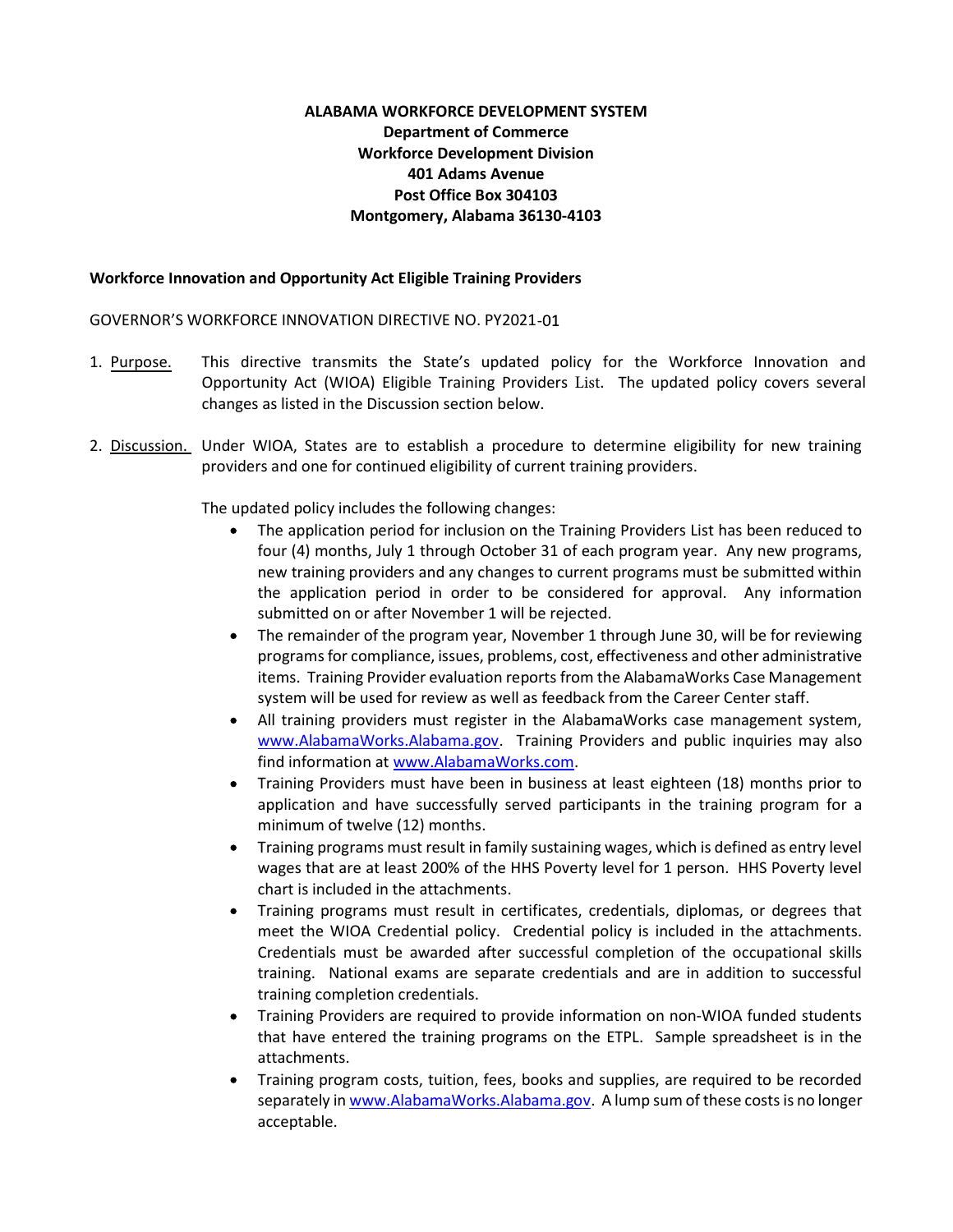- Out of state training providers must register at www.AlabamaWorks.alabama.gov and  $\bullet$ Alabama WIOA will not pay out-of-state tuition rates and fees.
- Training programs and/or providers may be removed from the ETPL for just cause. If a program is determined to be funded solely by WIOA ITA funds, then it may be removed from the ETPL. If a program/provider is removed, they will not be eligible to reapply for a minimum of two (2) years.
- 3. Action. It is the responsibility of the local workforce development areas and the training providers to review the attached policy. This updated policy will also be posted on the website, www.wioaalabama.org, under the Governor's Workforce Innovation Directives.

Training providers should review the updated policy and review their information on the website to ensure they are in compliance with the changes listed herein.

4. Contact. Any questions regarding this Directive should be addressed to Jill Grant, Workforce Development Division, at (334) 353-1041 or at *Jill.Grant@commerce.alabama.gov.* 

Tammu Wilkinson mmy Wilkinson (Jun 8, 2021 11:05 CDT)

Tammy Wilkinson, Division Director Workforce Development Division

Attachment: Eligible Training Provider Policy HHS Poverty Level Chart WIOA Credential Policy Performance spreadsheet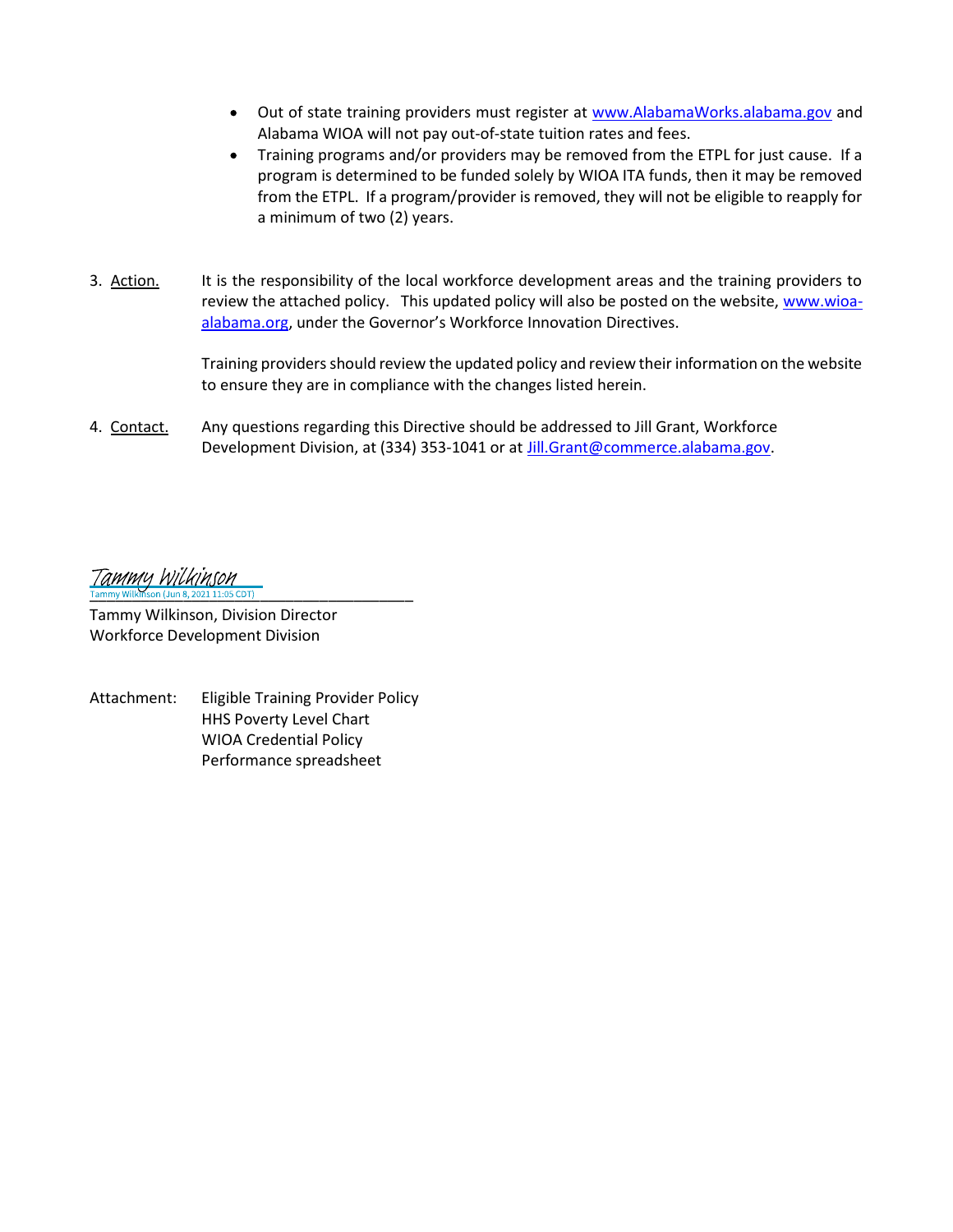# Workforce Innovation and Opportunity Act (WIOA) Alabama's Eligible Training Provider List

## Policy

The Workforce Innovation and Opportunity Act (WIOA) is designed to help job seekers access employment, education, training, and support services to succeed in the labor market and to match employers with the skilled workers they need to compete in the global economy. Under WIOA, participants in need of training services may access career training through a list of approved training providers and training programs. The eligible training provider list is compiled to provide participants a full array of training programs designed to meet their needs for job readiness or a career pathway. WIOA requires states to establish procedures to determine eligibility for training providers and training programs. Only those eligible training providers and their eligible programs will be included on Alabama's Eligible Training Provider List (ETPL). Only those training providers and programs listed on the ETPL will be utilized by the Career Centers for Individual Training Accounts. The ETPL can be viewed at www.AlabamaWorks.Alabama.gov, Provider/Education Services, ETPL approved programs or at www.AlabamaWorks.com, under Resources.

Current providers of training services must seek continued eligibility by following the application instructions included. New providers of training services must follow the application instructions indicated in this policy to be considered for approval for the ETPL.

Alabama's ETPL will be open for application for the period of July 1 through October 31 of each program year, for a total of four (4) months. This application period will be for the submission of new programs and any changes to currently approved programs. The remainder of the program year will be utilized to review programs currently on the ETPL for compliance, alignment with industry sectors, labor market information, and performance. Applications are completed online only through the AlabamaWorks system at www.AlabamaWorks.Alabama.gov. The open application period does not apply to the Registered Apprenticeship programs who choose to opt in the ETPL. Registered Apprenticeship programs may submit their information at any time during the program year.

For Alabama, to be an eligible training provider under WIOA, requirements include the following:

- 1. The training provider must be one of these:
	- a. Post-secondary education institution;
	- b. Registered Apprenticeship program approved by, and listed on the website of, the Alabama Office of Apprenticeship at www.alapprentice.org;
	- c. Other public or private provider of training, which may include joint labormanagement organizations and eligible provider of adult education and literacy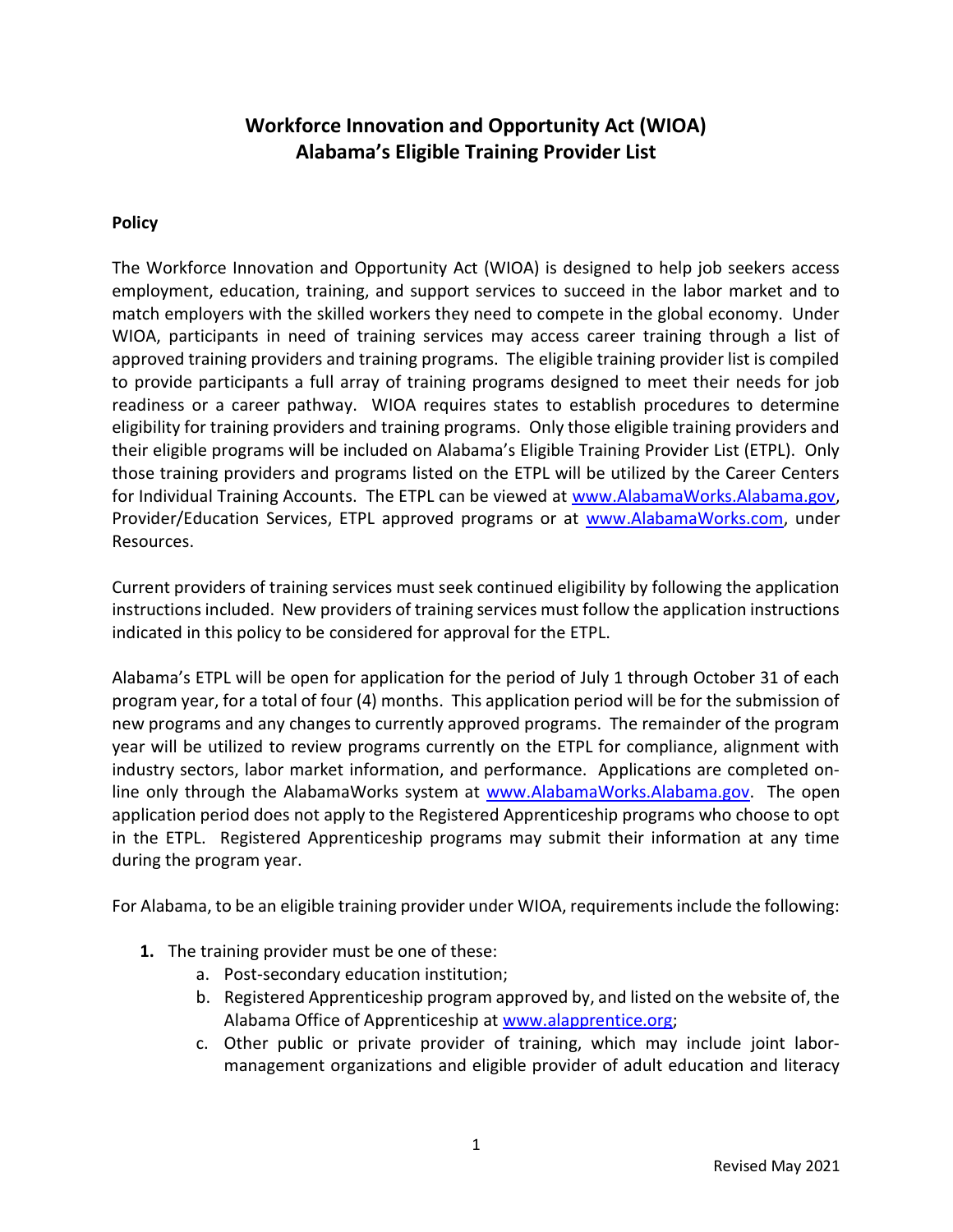activities and such activities are provided in combination with occupational skills training;

- d. Local Board, if the Governor of the State grants a written waiver to the Local Board citing an insufficient number of eligible providers to meet the local demand for training programs and that the local board meets the other training provider criteria, i.e. performance, and that the training programs are preparing participants for in-demand industry sector or occupations in their local area; WIOA sec. 107(g)(1); or
- e. Community Based Organization (CBOs) or private organization of demonstrated effectiveness that provides training under contract with the Local Board.
- 2. Training provider must have a private school license or an appropriate exemption issued by the Alabama Community College system (ACCS). Private school licensure is to be submitted with the application and status will be verified accordingly.
- 3. Training provider must have at least eighteen (18) months of business operation experience and have successfully served participants for a minimum of twelve (12) months.
- 4. Training provider must have a training program or programs that:
	- a. Result in a recognized post-secondary credential and employment;
	- b. Are delivered in person, on-line, or in a blended approach with an actual physical location, i.e., a campus, classroom, facility, in the state of Alabama;
	- c. Are short term, 52 weeks (twelve (12) months) or less for a training program is preferred and strongly encouraged. For extenuating circumstances, 104 weeks (two (2) years) or less of training is acceptable;
	- d. Are reasonable in cost in comparison with other training programs offered by other providers in a region, a local area, or throughout the state as determined by the State Workforce Development Board;
	- e. Must be aligned with a regional or statewide in-demand occupation or dynamic career pathway approved by the Alabama Committee on Credentialing and Career Pathways (ACCCP);
	- f. Must not exceed the maximum cost of \$20,000; and
	- g. Have measurable performance for all students as required by the State Workforce Development Board.

Training programs that do not provide family sustaining wages even though considered in high demand will not be added to the ETPL. Family sustaining wages are defined as entry level wages and should be at least 200% of the HHS Poverty level for a one (1) person family (see Attachment A). Programs may be removed for lack of performance in obtaining employment, failing to award certificates or credentials to participants or other factors as deemed necessary. Staff will use the Training Evaluation Reports from the AlabamaWorks! system for performance review. Training programs must provide a certificate, credential, diploma, or degree that meets the WIOA Credential Policy and those certificates, credentials, diplomas, or degrees must be awarded to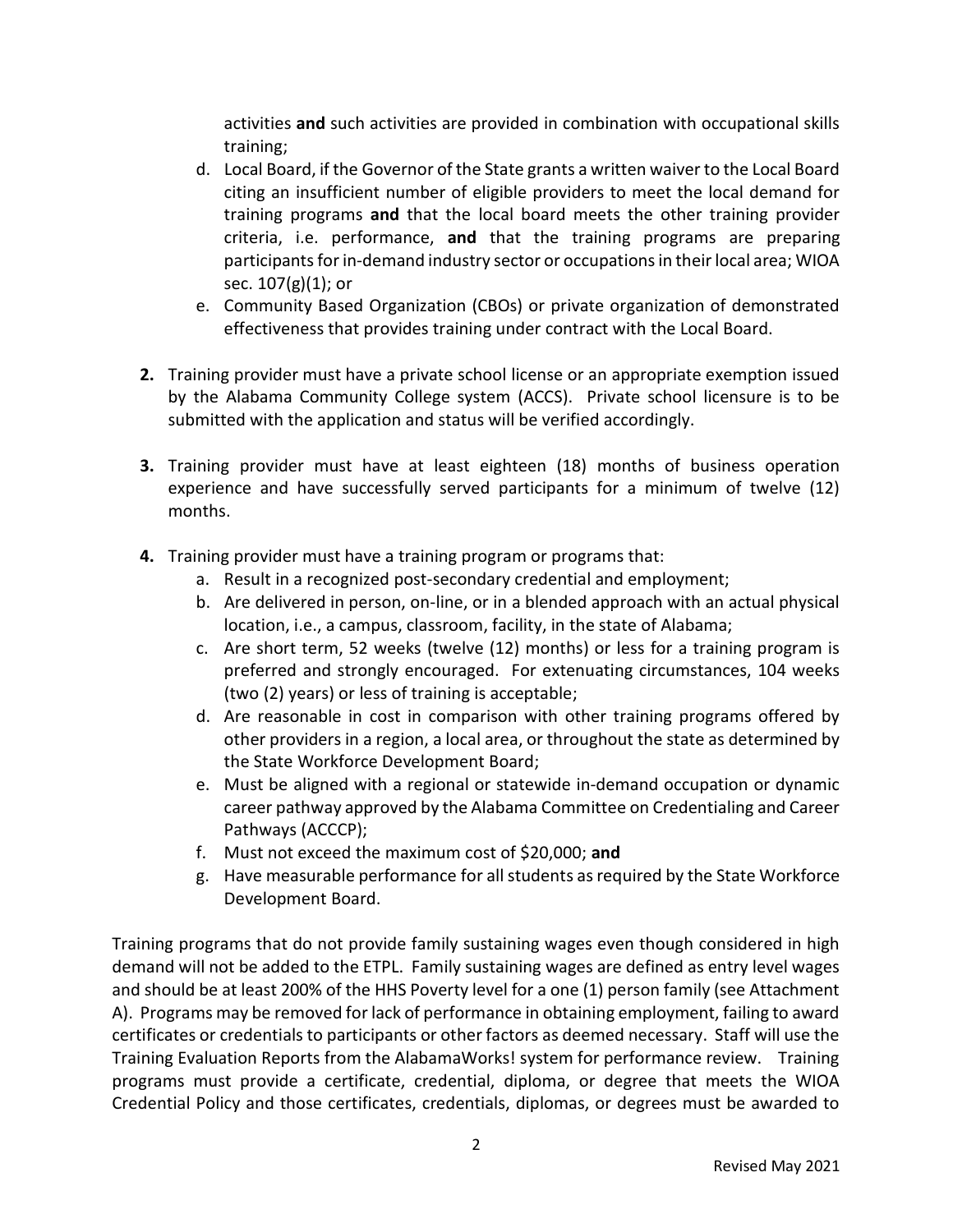the students during or at the end of program participation (Attachment B). Certificates and/or credentials may not be held until a National Certification is awarded by a separate entity.

Training programs that are six (6) semesters or two (2) years in length will be approved if only industry specific and have successfully proven performance of participants entering employment. Training providers are strongly encouraged to ensure programs are industry specific and short-term occupational training, 52 weeks (twelve (12) months) or less is preferred and highly recommended. Costs included on the AlabamaWorks system should show all tuition, fees, books, and supplies. These cost items are to be broken down on each program.

Training programs that are not appropriate for the ETPL and will not be included are On-the-job training, customized training, incumbent worker training, transitional employment, or other training services described in WIOA sec. 134(c)(3)(G)(ii).

## Initial Eligibility for New Providers

## New providers must provide the following to the Workforce Development Division to be considered for initial eligibility:

- 1. A completed Alabama training provider online application indicating that they meet the criteria listed above;
- 2. A description of each training program to be offered;
- 3. Program cost information, including tuition and fees, books and supplies must be broken out. Costs must be the same for ALL students. Costs per program must not exceed the maximum of \$20,000.
- 4. Information addressing performance, (1) percentage of program participants that have obtained employment after completing the program, (2) the median earnings of program participants in employment, and (3) percentage of program participants who obtain a recognized post-secondary credential during participation in or after completing the program. The excel spreadsheet (Attachment C) should be uploaded in the documents tab under the Provider profile in the AlabamaWorks system.
- 5. Information supporting a minimum 40% student completion rate and a minimum 40% student employment rate for each training program submitted for ETPL approval. This will be based on the excel spreadsheet that will be uploaded into the AlabamaWorks system.
- 6. Information regarding partnership with businesses. This may include information about the quality and quantity of employer partnerships, contribution of business input into training program or curriculum, or availability of businesses to mentor students.
- 7. Programs must be aligned with regional or statewide in-demand occupation or dynamic career pathway approved by the Alabama Committee on Credentials and Career Pathways (ACCCP).
- 8. Private, for-profit training providers should upload copies of their current state and local business licenses and registration with the Alabama Secretary of State to conduct business in Alabama in the AlabamaWorks! system.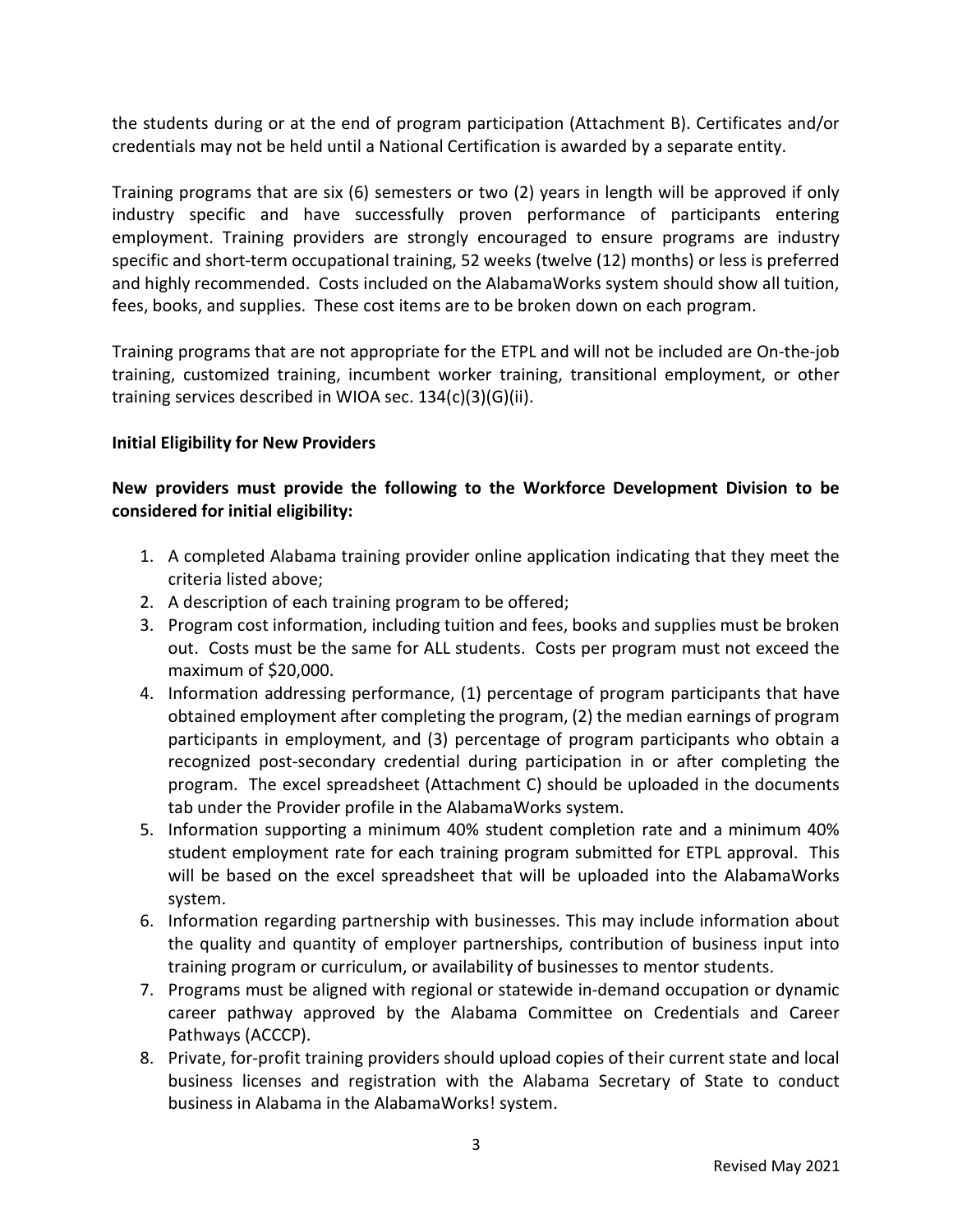All training programs offered must be physically and programmatically accessible for individuals who are employed and individuals with barriers to employment, including individuals with disabilities. Training programs should be designed to meet the needs of employers and provide the participants with the necessary skills to obtain employment. Training providers are encouraged to include employability skills in their programs.

Initial Eligibility for new providers will be granted for only one year for a program. Before the one year initial eligibility expires, providers will be expected to submit the criteria for continued eligibility. If initial eligibility expires and the updated information is not provided, the new provider and its programs will be removed from the approved list. Continued eligibility will be reviewed at least every two years to determine suitability and appropriateness for the ETPL.

## Continued Eligibility for Current Providers

Current providers must provide the following information to the Department of Commerce, Workforce Development Division for continued eligibility on the ETPL:

- 1. Performance of each program addressing, (1) percentage of program participants in unsubsidized employment after completing the program, (2) the median earnings of program participants in unsubsidized employment after completing the program, and (3) percentage of program participants who obtain a recognized post-secondary credential during participation or after completing the program should be included on the spreadsheet (Attachment C) and uploaded into the documents tab of the AlabamaWorks! System.
- 2. Information supporting minimum performance standards of (1) minimum 40% completion rate for ALL Students within the program, (2) minimum 40% employment rate for ALL students within the program, (3) minimum 50% completion rate for WIOA participants, (4) minimum 50% employment rate for WIOA participants, and (5) average wage for WIOA participants after program completion.
- 3. Program cost information, including tuition and fees, books and supplies must be broken out. Costs must be the same for ALL students. Costs per program must not exceed the maximum of \$20,000.
- 4. Information identifying all of the recognized post-secondary credentials or industry recognized certificates and/or credentials, specifically those received by WIOA participants. Links to the credentials on the Alabama Credential Registry will be accepted. Training providers are encouraged to award the students who have attained credentials or certifications during participation in the program but are required to award the credentials earned at the end of the program.
- 5. Information supporting continued private school licensure or exemption as provided by the Alabama Community College System.
- 6. Information regarding access to training program throughout the State including rural areas and through the use of technology.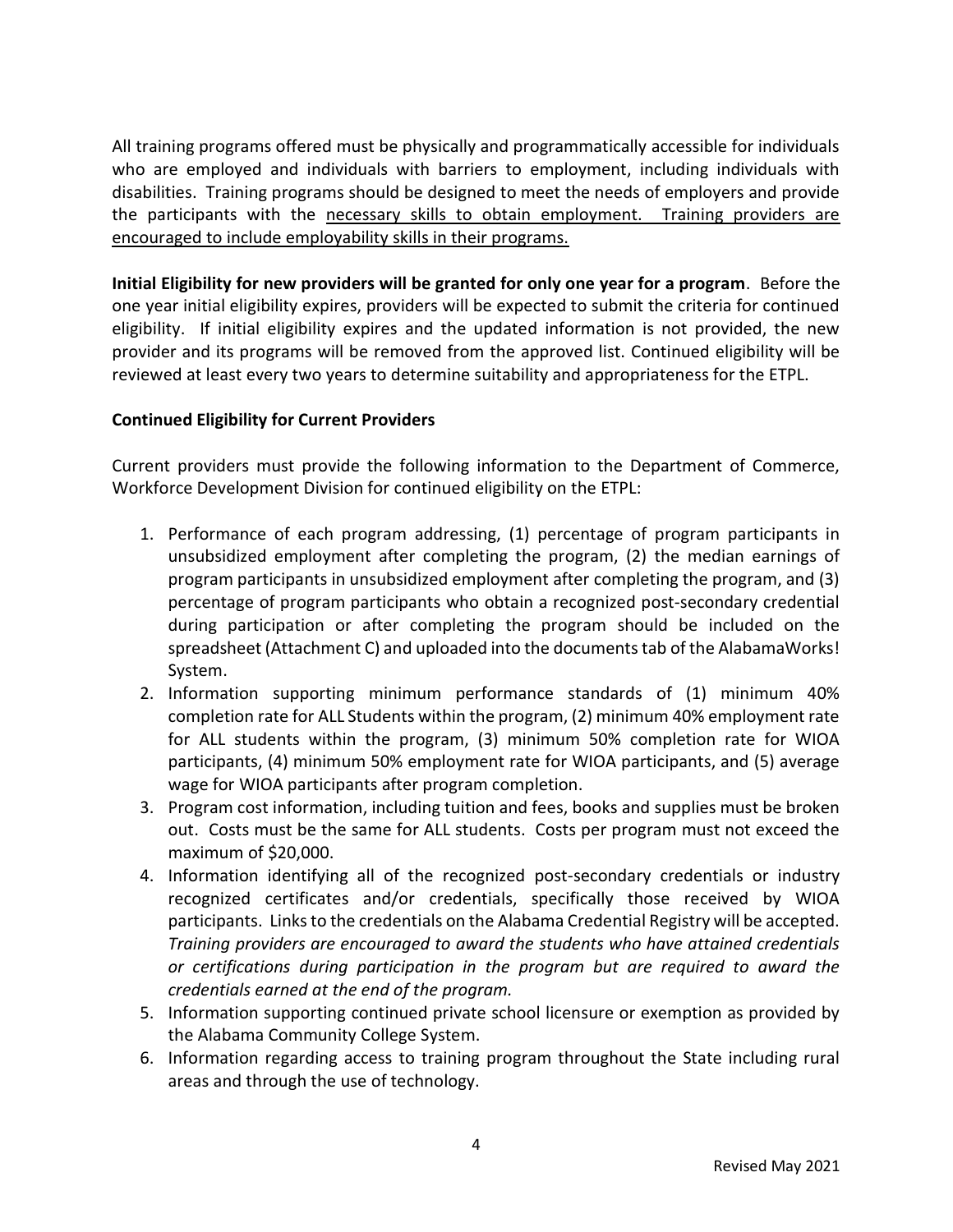- 7. Information as to the degree the training program relates to in-demand industry sectors and occupations.
- 8. Private-for-profit training providers should provide copies of their current state and local business licenses and registration with the Alabama Secretary of State to conduct business in Alabama.

All training programs offered must be physically and programmatically accessible for individuals who are employed and individuals with barriers to employment, including individuals with disabilities. Training programs should be designed to meet the needs of employers and provide the participants with the necessary skills to obtain employment upon completion of the program.

The training providers are required to submit necessary information on all students being served in the approved programs so that the State can submit program information to the U.S. Department of Labor in the ETA-9171 report. The following is a list of required data for all students that must be submitted to the State:

- The number of students served;
- The number of students who completed, withdrew or transferred out of the program;
- The number who completed the program;
- The number of those who ended the program and were employed within 6 months after ending;
- The number of those who ended the program and were employed within 1 year after ending;
- The number of those who attained a credential during participation or after completion of the program.

The timeframe for each of these number counts will be given to the training provider so that the reports are timely and accurate. Should a current provider be unable to obtain performance as described above, the State may assist in providing employment and wage data matches on behalf of the providers for WIOA and non-WIOA students. For all non-WIOA students, the training provider will need to provide pertinent information to obtain employment and wage data through the downloaded data sheets provided by the AlabamaWorks! system. If unable to provide performance information or unwilling to provide necessary information for the State to obtain the required performance information at renewal, then the program will be removed from the ETPL until the information is submitted to the State. WIOA requires that the above information be reported for all approved programs on the ETPL, and therefore, this information must be reported for the programs even if WIOA participants were not served during the reporting period.

Program costs, including tuition, fees, etc., should be itemized and updated during the open application timeframe as necessary to remain current on the ETPL website. The local workforce development areas will only cover the cost that is listed on the ETPL website or up to the maximum allowed by the local workforce development board/area. It is very important that the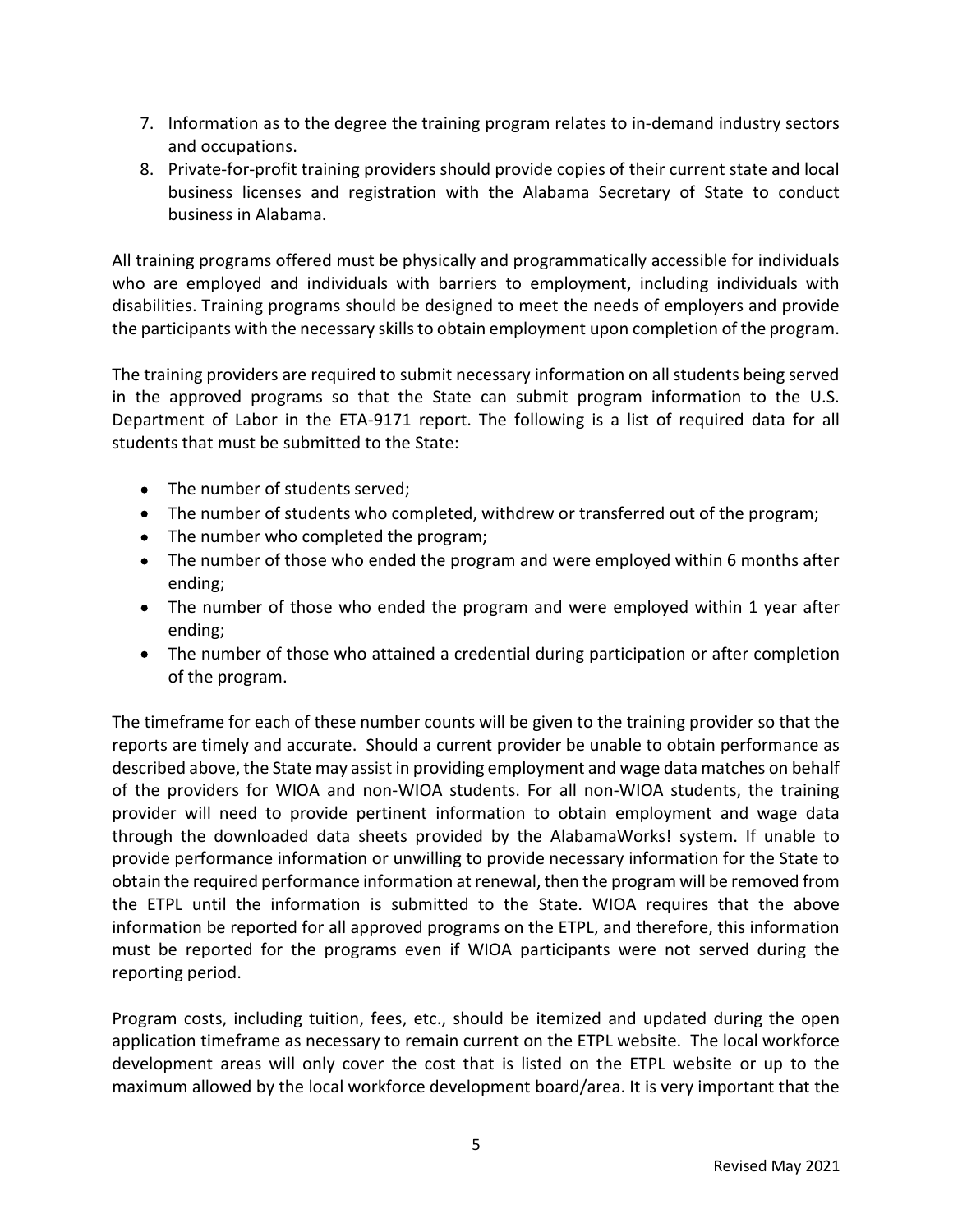training provider maintain accurate cost information on the ETPL website. Only the providers that are determined eligible and remain so with approved programs may receive training funds under WIOA for participants' training services.

Continued eligibility will be reviewed every two years to determine renewal, suitability, and appropriateness for the ETPL. The above information will be requested at that time and if not provided, the training program and/or provider will be removed until information is submitted. An Eligible Training Provider will have 90 days after removal to provide the required information. Subsequently, a new application is required for the training provider.

## Registered Apprenticeship programs

All Registered Apprenticeship (RA) programs registered with the Alabama Office of Apprenticeship are **automatically** eligible to be included as an eligible training provider and can apply to be on the ETPL at any time during the program year. The open application period does not apply to Registered Apprenticeship program who opt in the ETPL. Registered Apprenticeship programs are not subject to the same requirements as other providers since they go through a detailed application and vetting procedure to become a Registered Apprenticeship program sponsor with the United States Department of Labor. Note: Pre-apprenticeship programs do not have the automatic eligible training provider status under WIOA.

To be included on the ETPL, all Registered Apprenticeship programs must submit a letter requesting to be included on the ETPL and the letter should include (1) the occupations included within the program, (2) name and address of the program sponsor, (3) name and address of the Related Technical Instruction provider, and the location of instruction, if different from the program sponsor's address, (4) method and length of instruction, and (5) the number of active apprentices.

Along with the letter including all of the information listed above, either the Sponsor, Training Provider or the Employer with the Registered Apprenticeship program must register in the AlabamaWorks! system to be listed on the ETPL. Typically, an Eligible Training Provider will complete the registration in the AlabamaWorks! system and include the sponsor of the program, if different. Registration in the AlabamaWorks! is required to initiate payments for the Individual Training Accounts (ITAs). Should the Sponsor of the RA program receive the payment for the training, then the Sponsor should register the program in www.AlabamaWorks.Alabama.gov.

Registered Apprenticeship programs will remain as long as the program is registered or until the program sponsor/training provider notifies the State that it no longer wants to be included on the ETPL. Performance is not required. Registered Apprenticeship programs are not subject to the initial or continued eligibility periods.

# Role of State and Each Local Workforce Development Board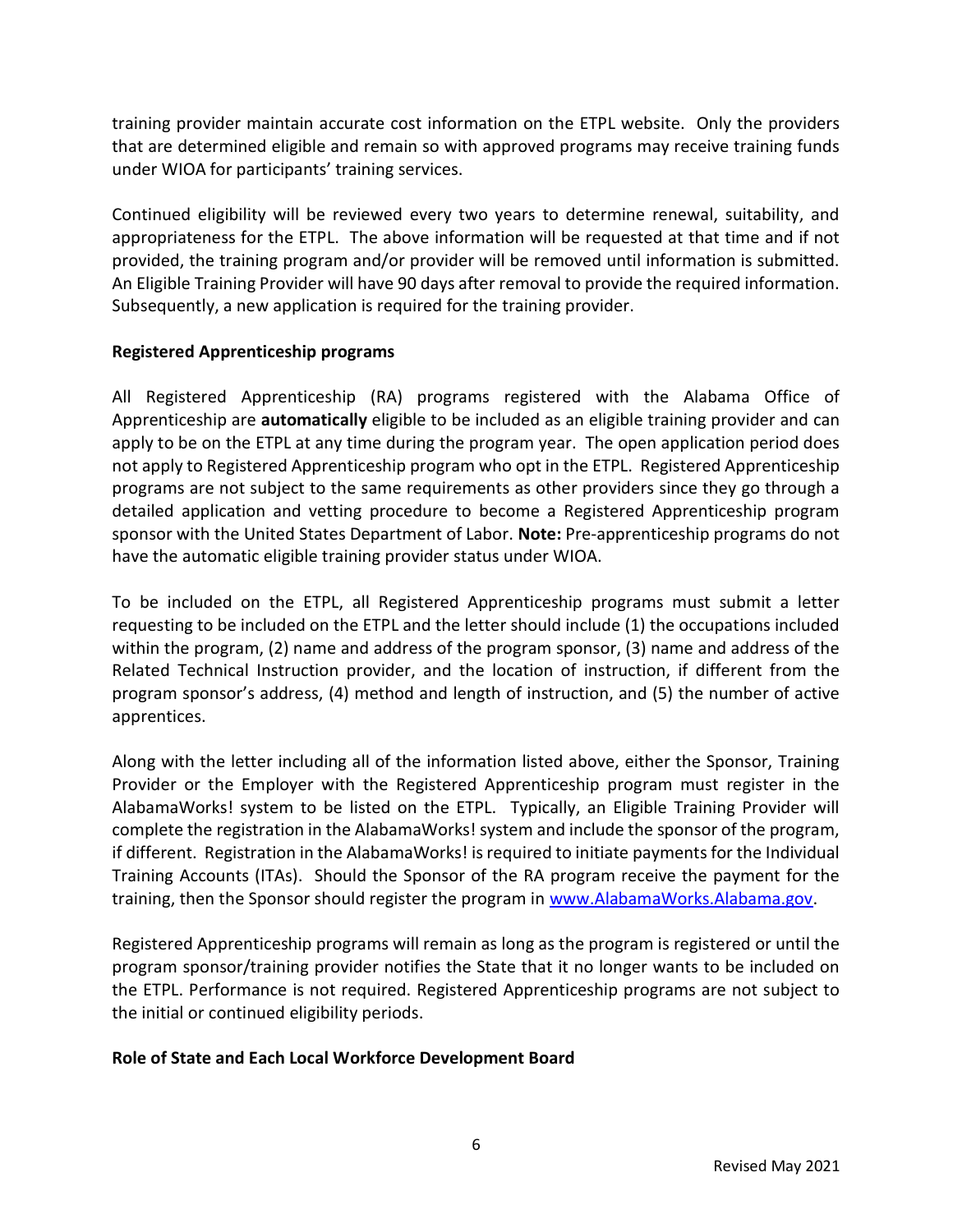Role of the State: The Governor, through the Alabama State Workforce Development Board, has the responsibility for establishing the eligibility criteria and procedures for initial determination and renewals of eligibility for training providers and training programs to receive funds under the Workforce Innovation and Opportunity Act (WIOA). The Alabama Department of Commerce, Workforce Development Division has the responsibility for managing and disseminating the approved list of Eligible Training Providers to include receiving current and potential training providers' information for renewal or approval; adding, reviewing and renewing Registered Apprenticeship programs for the ETPL; enforcing the ETPL policies, procedures, and regulations; determining if state-established minimums have been met; monitoring providers to ensure compliance; addressing complaints and/or issues concerning participants; removing training programs and/or training providers as necessary; and managing the appeals process for providers to appeal a denial of eligibility. Training providers and programs will be reviewed within two years from the date of approval and addition to the ETPL.

Role of Local Workforce Development Boards: The Local Workforce Development Boards have statutorily required responsibilities related to eligible training providers. Local Boards must work with the State to ensure that there are sufficient numbers and types of training providers serving the local area, and ensuring the state's eligible training provider list is disseminated publicly through the local one-stop system and its partner programs.

The Local Workforce Development Board may set additional eligibility criteria, information requirements, and minimum performance levels for local providers beyond what is required by the State's procedure. Any additional requirements (established by the Local Board) will only affect a program's eligibility and performance level eligibility requirements within the local area. Local Boards may elect to give priority to local training providers with established performance and relationships within the local area while ensuring customers' choice of any approved training provider on the State's ETPL is given appropriate consideration.

The Local Workforce Development Board may receive complaints from participants, Career Center staff, or others concerning training providers. The Local Board staff and/or Career Center staff should work with the training provider to determine a reasonable solution to any complaints. The Local Workforce Development Boards have the discretion and latitude to suspend new ITA enrollments with any training provider after complaints have been received until a solution can be determined. If a reasonable solution is unattainable, then the complaint may be escalated to the State level.

### Eligible training providers outside the Local Area or State

Under WIOA, each state is responsible for compiling and disseminating an Eligible Training Provider List of training programs. A WIOA participant in Alabama may choose a training provider located outside the local workforce development area, and/or, in some instances, outside the state. The Eligible Training Provider selected by the WIOA participant must be in an adjoining state, i.e. Mississippi, Florida, Georgia, or Tennessee, and must be included on the respective State's ETPL approved list. Out of State training providers must register in the AlabamaWorks!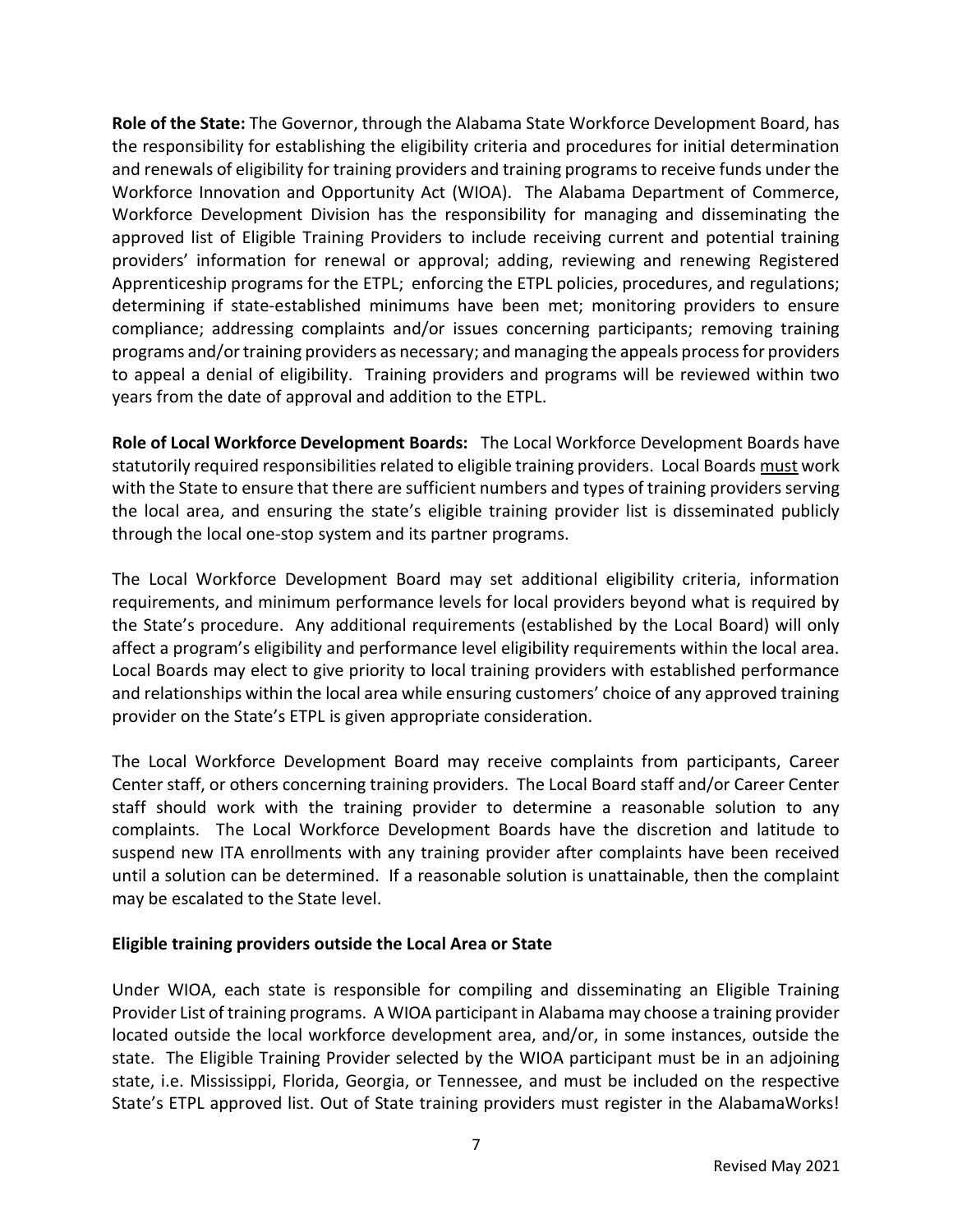System during the open application timeframe and must keep the information current and accurate. Alabama will not pay out of state tuition rates and fees. Alabama Department of Commerce will enter into an agreement with each out-of-state training provider for payment purposes.

### Appeals Process for Training Providers

Training providers must deliver results and provide accurate information in order to retain its status as an eligible training provider under the WIOA. The State may revoke a training provider's eligibility and remove the provider from the list of approved providers for false reporting, substantially violating a provision of Title I of WIOA or its implementing regulations, failure to meet required performance outcomes, provide required/requested information, or unresolvable participant issues. All training providers are subject to the equal opportunity and nondiscrimination requirements under WIOA, Section 188.

The Department of Commerce, Workforce Development Division will be responsible for the removal of training providers and/or programs from the approved ETPL. Should a training provider be removed from the approved list, the removal period will be for a minimum of two years and the provider may be subject to repayment of any WIOA funds received during the period of noncompliance. Training providers that have been removed from the ETPL will be afforded an appeal to the Acting Deputy Secretary of Workforce Development within the Alabama Department of Commerce.

Training providers requesting an appeal of removal from the ETPL should provide a letter from their signatory authority, a completed appeal form and detailed justification for retaining approval including any supporting facts. The appeals package should be no more than five (5) pages and should be sent to the Workforce Development Division, Attention ETPL Appeals.

A training provider may be placed in probationary status or removed from the ETPL for certain reasons. Those reasons include but are not limited to falling below the minimum required completion rate and employment rate, situations where the customers/participants are failing to receive adequate training, or as monitoring deems it appropriate. These may not be the only reasons for a provider to be placed on probation or removed. This policy provides enough latitude for staff to make the determination on a case-by-case basis as deemed appropriate by the Department of Commerce. If on probation, the provider will be required to submit periodic updates indicating improvements and/or corrections. Continued failure to correct the problem, meet or exceed the minimum standards set by this policy will result in removal from the ETPL. Probationary status may not exceed one year. Should a training provider be removed from the list, the provider will not be eligible to reapply for at least two years.

Potential training providers requesting an appeal of initial eligibility denial from the state's ETPL should provide a letter from their signatory authority, a completed appeal form and detailed justification for approval including any supporting facts. The appeals package should be no more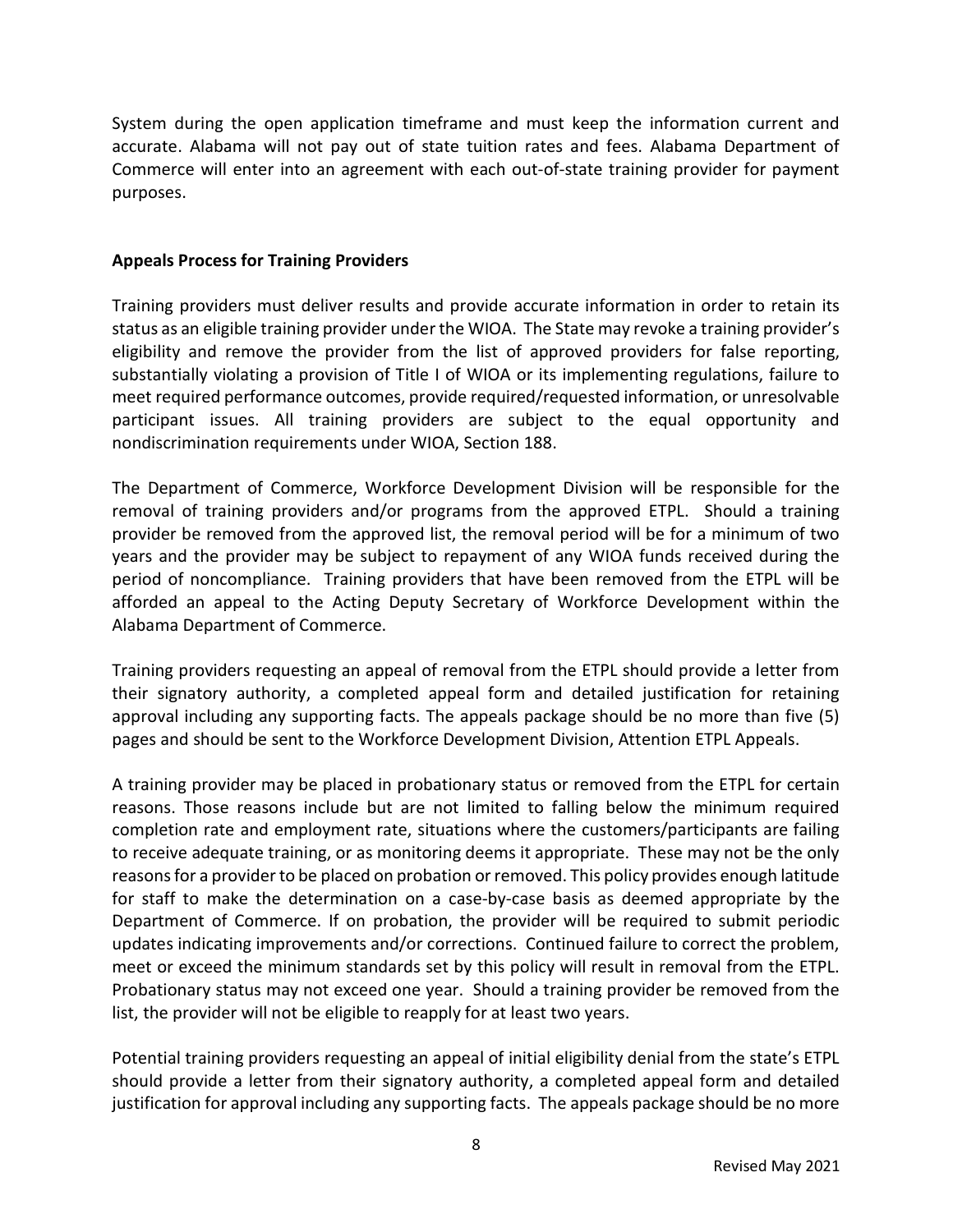than five (5) pages and should be sent to the Workforce Development Division, Attention ETPL Appeals.

For specific information regarding local area appeals, contact the appropriate local workforce Development area.

NOTE: No Training Provider should establish a training program solely dependent upon providing training funded with Workforce Innovation and Opportunity Act (WIOA) funds. Training programs should serve the general public and have enough capacity to also provide services to WIOAfunded participants. If it is determined that a program is solely dependent upon WIOA funds, then it may be removed from the ETPL.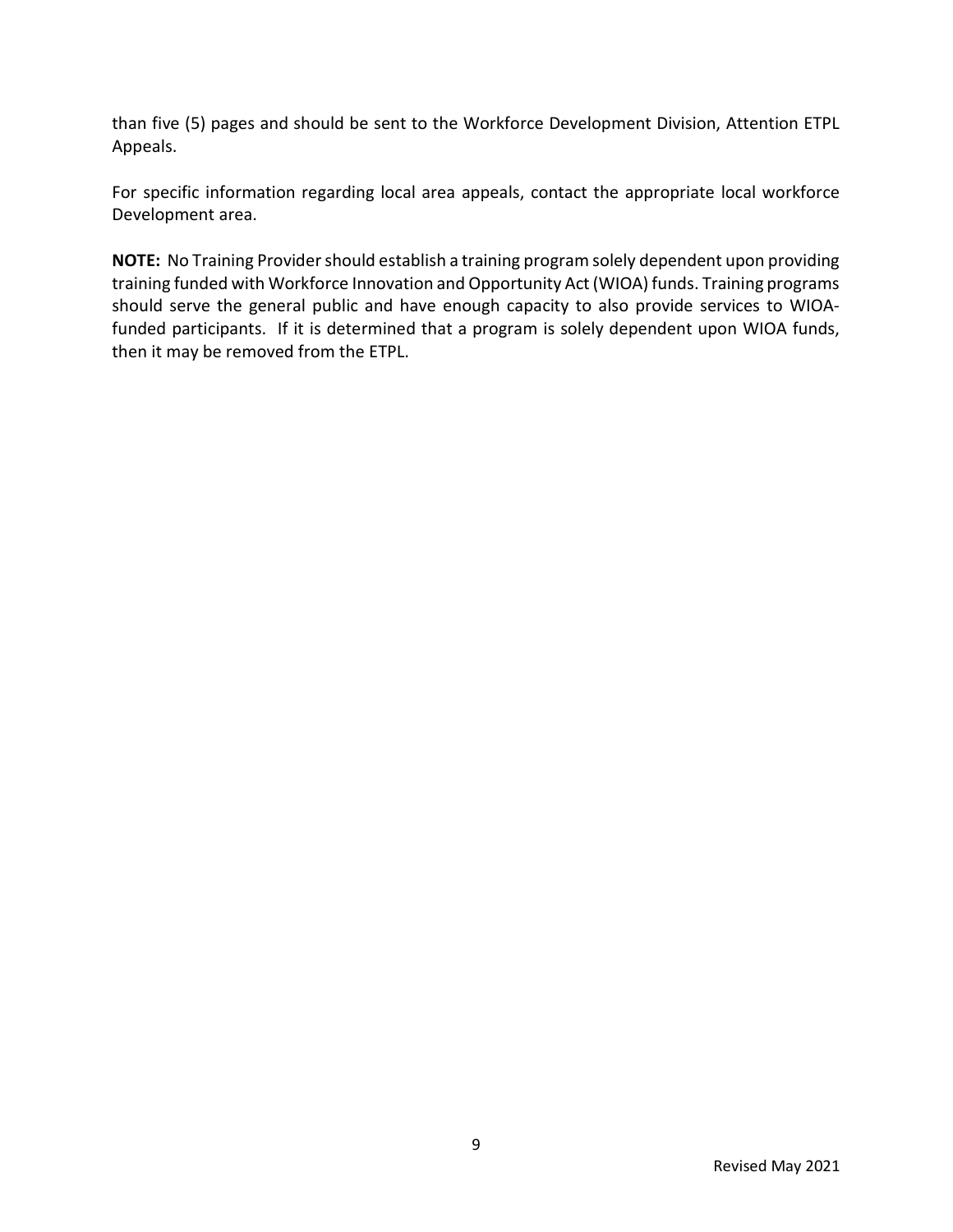|                   | 2021 HHS Poverty Guidelines |
|-------------------|-----------------------------|
| Persons in Family | <b>Poverty Guideline</b>    |
| 1                 | \$<br>12,880                |
| $\mathcal{P}$     | 17,420                      |
| 3                 | 21,960                      |
| 4                 | 26,500                      |
| 5                 | 31,040                      |
| 6                 | 35,580                      |
| 7                 | 40,120                      |
| 8                 | 44.660                      |

# 2021 Lower Living Standard Income Level (LLSIL)

|                   | Metro  |              | Non-metro |      |        |
|-------------------|--------|--------------|-----------|------|--------|
| Persons in family | 70%    | 100%         | 70%       |      | 100%   |
|                   | 9,897  | \$<br>14,139 | 9,616     | - \$ | 13,737 |
| 2                 | 16,217 | \$<br>23,167 | 15,753    |      | 22,504 |
| 3                 | 22,258 | \$<br>31,797 | 21,620    | S    | 30,886 |
| 4                 | 27,479 | \$<br>39,256 | 26,689    | \$   | 38,128 |
| 5                 | 32,432 | \$<br>46,332 | 31,496    | Ś    | 44,994 |
| 6                 | 37,931 | \$<br>54,187 | 36,833    | \$   | 52,619 |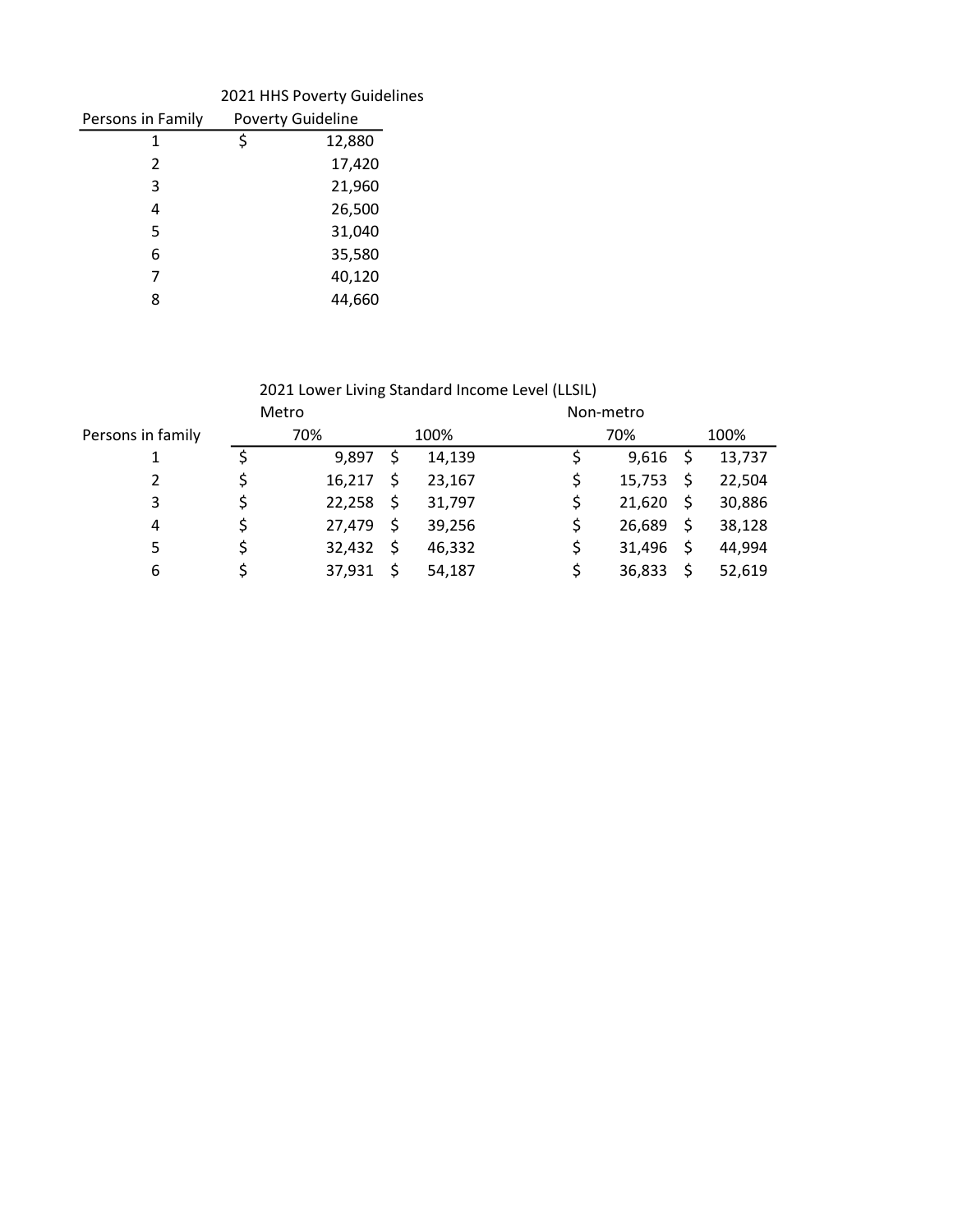# Workforce Innovation and Opportunity Act (WIOA) Credentials Policy

### **Overview**

Credentials are an important part of the Workforce Innovation and Opportunity Act (WIOA) for Adults, Youth and Dislocated Workers and training for WIOA-eligible individuals should result in attainment of credentials. As part of the focus on credentials, WIOA will be supporting the Governor's Initiatives that focus on the registry and attainment of credentials. Success Plus Initiative set the statewide attainment goal of adding 500,000 postsecondary credentialed individuals to Alabama's workforce by 2025. It stresses the importance of attaining credentials of value to meet the demands of the employers and their jobs. The Governor established the Alabama Committee on Credentialing and Career Pathways (ACCCP) and its technical advisory committees which are composed of business and industry members representing each sector. The ACCCP is responsible for determining the valuable career pathways in each region and for evaluating credentials. Once the credentials are included on the Alabama Credential Registry, the ACCCP reviews the credential against the ACCCP's credential quality assurance criteria. Once the ACCCP approves the credentials, they are included on the Alabama Compendium of Valuable Credentials and would be potentially acceptable for the WIOA credential measure.

The Workforce Innovation and Opportunity Act (WIOA) emphasizes credentials for Adults and Dislocated Workers. For Adults and Dislocated Workers, earning a credential has been defined as "obtaining a recognized postsecondary credential or diploma during program participation or within one year after program exit".

The Youth credential performance measure has been changed for WIOA; Youth have a year after exit in which a credential can be recorded. In addition, a Diploma/GED will be counted only if the participant is either employed or enrolled in a training program leading to a postsecondary credential within one (1) year after exit.

Training & Employment Guidance Letter (TEGL) 10-16, change 1 established criteria in which a credential is to be awarded in recognition of an individual's attainment of measurable technical or occupational skills. These technical or occupational skills are generally based on standards developed or endorsed by employers in order to allow the participant to:

- Enter Employment
- Re-enter Employment
- Retain Employment
- Advance within an Occupation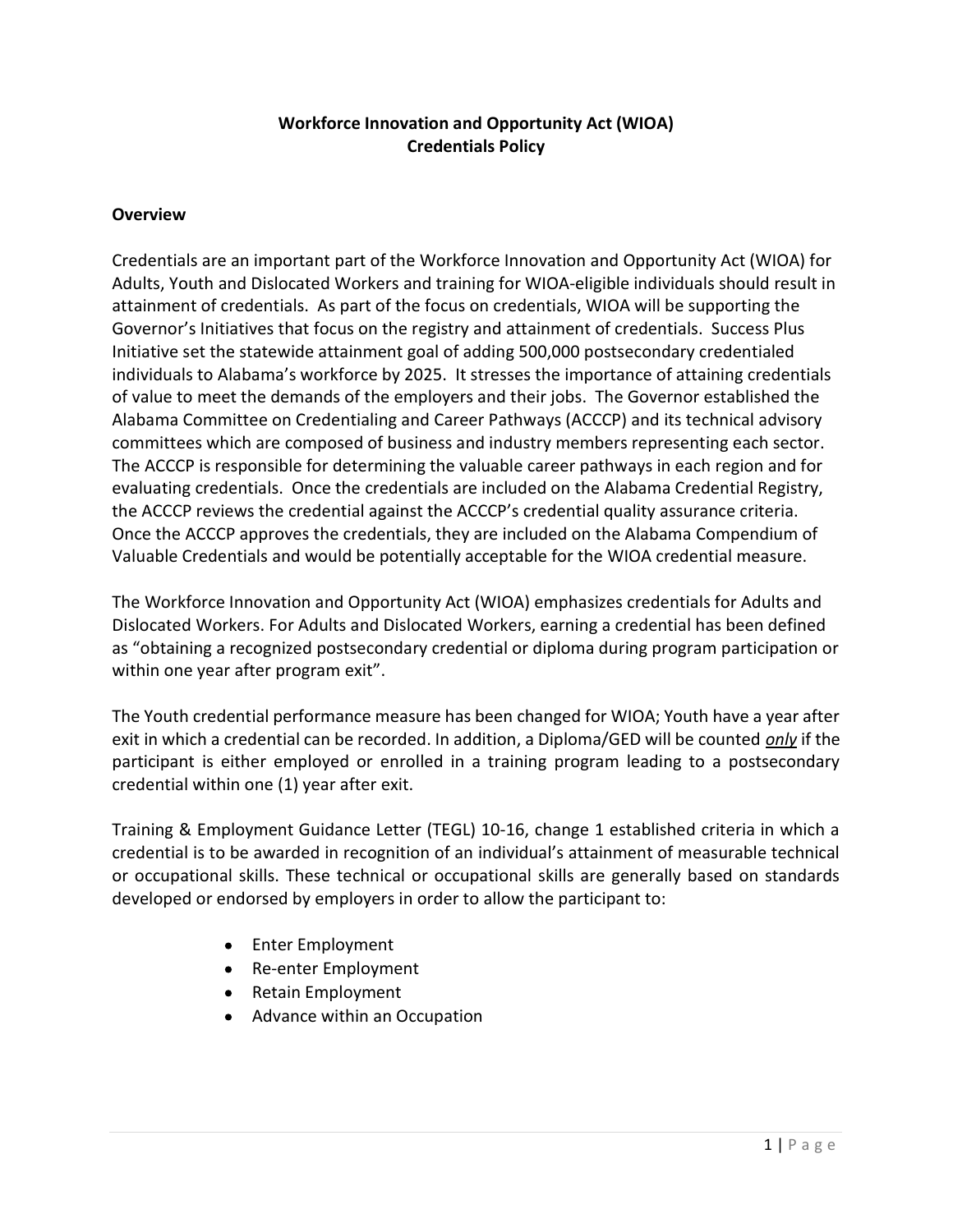Credentials include:

- Postsecondary Degrees
- Diplomas
- GEDs
- **•** Licenses
- Industry-Recognized Certifications  $\bullet$

# ❖ What are Credentials?

Credentials are an important element of the workforce development system. Ideally, obtaining a credential indicates an individual has mastered competencies and knowledge relevant in the labor market. Credentials are normally issued to the individual by a third party (e.g. educational institution, an industry/occupational certifying organization, or professional society), which has authority to issue such a credential. Credentials must be Industry-recognized, stackable and portable post-secondary credentials at a minimum. Alabama has developed a system through the ACCCP to evaluate and categorize credentials as follows:

- 1. The credential is either required by law, including any credential mandated by the laws or regulations of the State of Alabama or the United States of America; mandated by industry, which shall include any credential mandated by two (2) or more firms within an industry sector; or **preferred by industry**, which shall include any credential endorsed, but not required, by two or more firms within an industry sector.
- 2. The credential is required to obtain a job (counts toward attainment goal and is an advanced credential on the compendium of valuable credentials); part of a stackable sequence leading to a credential that is required for employment (included on the compendium of valuable credentials as a basic credential, but these credentials do not count towards the attainment goal); complementary credentials with skills that are affiliated with the career pathway but are not directly aligned to the credential sequence (can be included on the compendium of valuable credentials as a complementary credential but are not included in credential sequences and do not count towards the attainment goal) complementary credentials are non-qualifying credentials;
- 3. Accredited or recognized by a statewide or national industry-recognized accrediting body, such as a sector or industry association;
- 4. Aligned to an occupation on a regional or statewide list of in-demand occupations;
- 5. Achievable by students in a secondary and/or the postsecondary level of study;
- 6. Earned after a minimum number of hours of instruction time, as determined by the Alabama Committee on Credentialing and Career Pathways, and awarded after achieving a passing score, as determined by the sponsoring industry sector, on a proctored examination;
- 7. Stackable in a sequence of aligned competencies that progress along with the rigor of advanced training programs;
- 8. Valuable as determined by leading to at least a twenty (20)-percent wage premium over a high school diploma;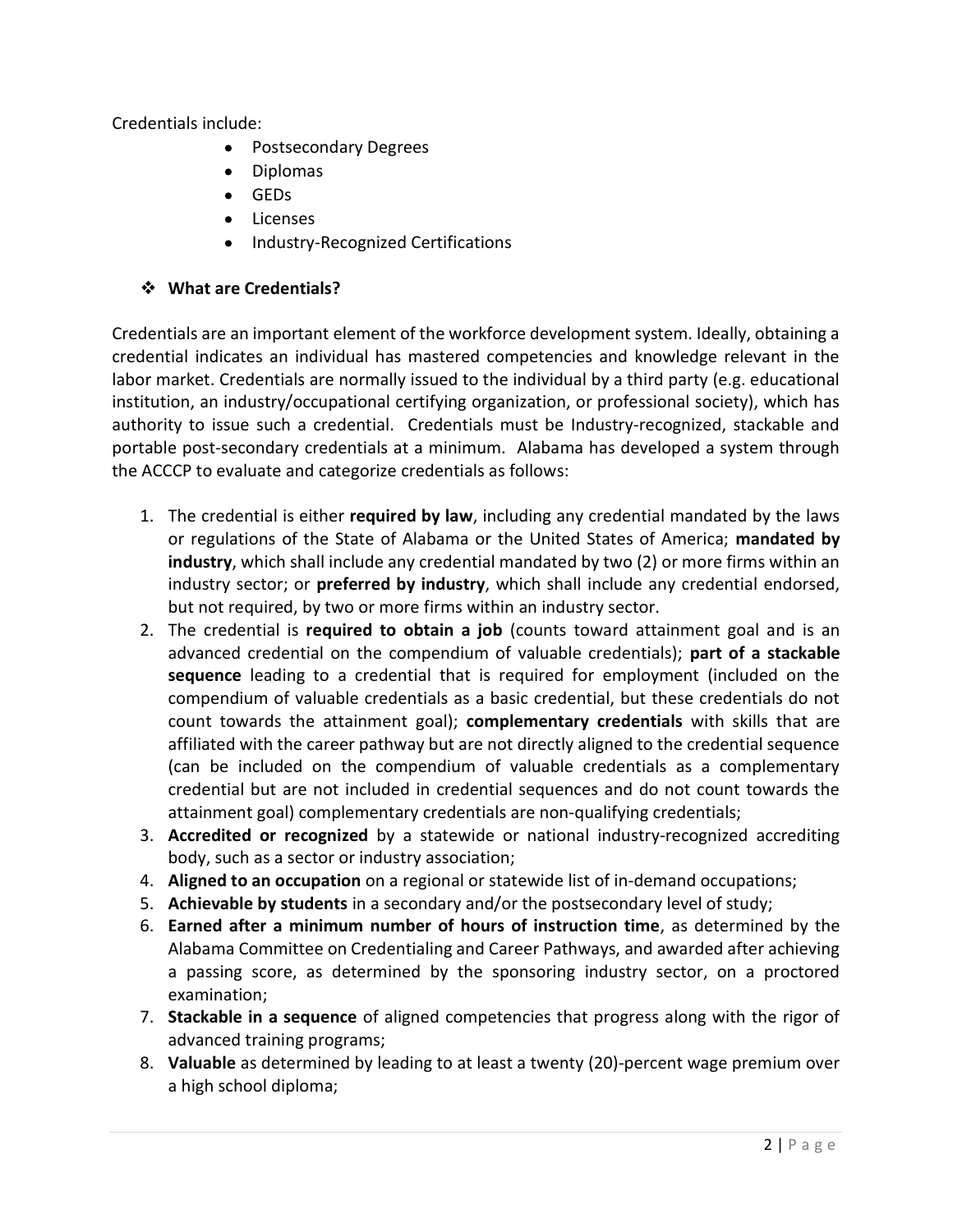- 9. Traceable and trackable by the ATLAS on Career Pathways as determined by the Office of Education and Workforce Statistics;
- 10. Portable across or within an industry sector to establish the qualifications of individuals in multiple geographic areas, among multiple education and training institutions, and by diverse employers.

# Types of Credentials

Credentials come in many different forms and are issued by a wide variety of entities. Credentials are either degree or non-degree credentials.

Degree credentials are issued by accredited educational institution, which is most often the designer of the credential and the developer of the associated curriculum. These are typically portable throughout the country. Examples include:

- Educational Diplomas/Certificates (Secondary School Diploma/equivalent)
- Educational Degrees (Associate/Bachelor's degree)

Non-Degree Credentials include:

- Occupational License, Industry Certifications, Certificates, and Registered Apprenticeship Credentials. Includes:
	- o Registered Apprenticeship Credentials—Issued by the Alabama Office of Apprenticeship
	- o Non-Degree Certificates
	- $\circ$  Occupational license—Typically, but not always, awarded by government entities before an individual is allowed to be employed in a trade, profession, or occupation. Licenses are intended to set professional standards and ensure safety and quality of work.

Industry-Recognized or Professional Association Certification—Issued by  $3<sup>rd</sup>$  party, nongovernmental organizations based on standards set to demonstrate professional qualifications and/or competencies.

# ❖ Recognized Postsecondary Credential

A recognized postsecondary credential is awarded based on a participant's attainment of measurable technical or industry/occupation skills necessary to obtain employment or advance within an industry/occupation. These technical skills or industry/occupational skills generally are based on standards developed or endorsed by employers or industry associations.

Note: Complementary credentials do not meet the definition of a recognized postsecondary credential and are non-qualifying credentials.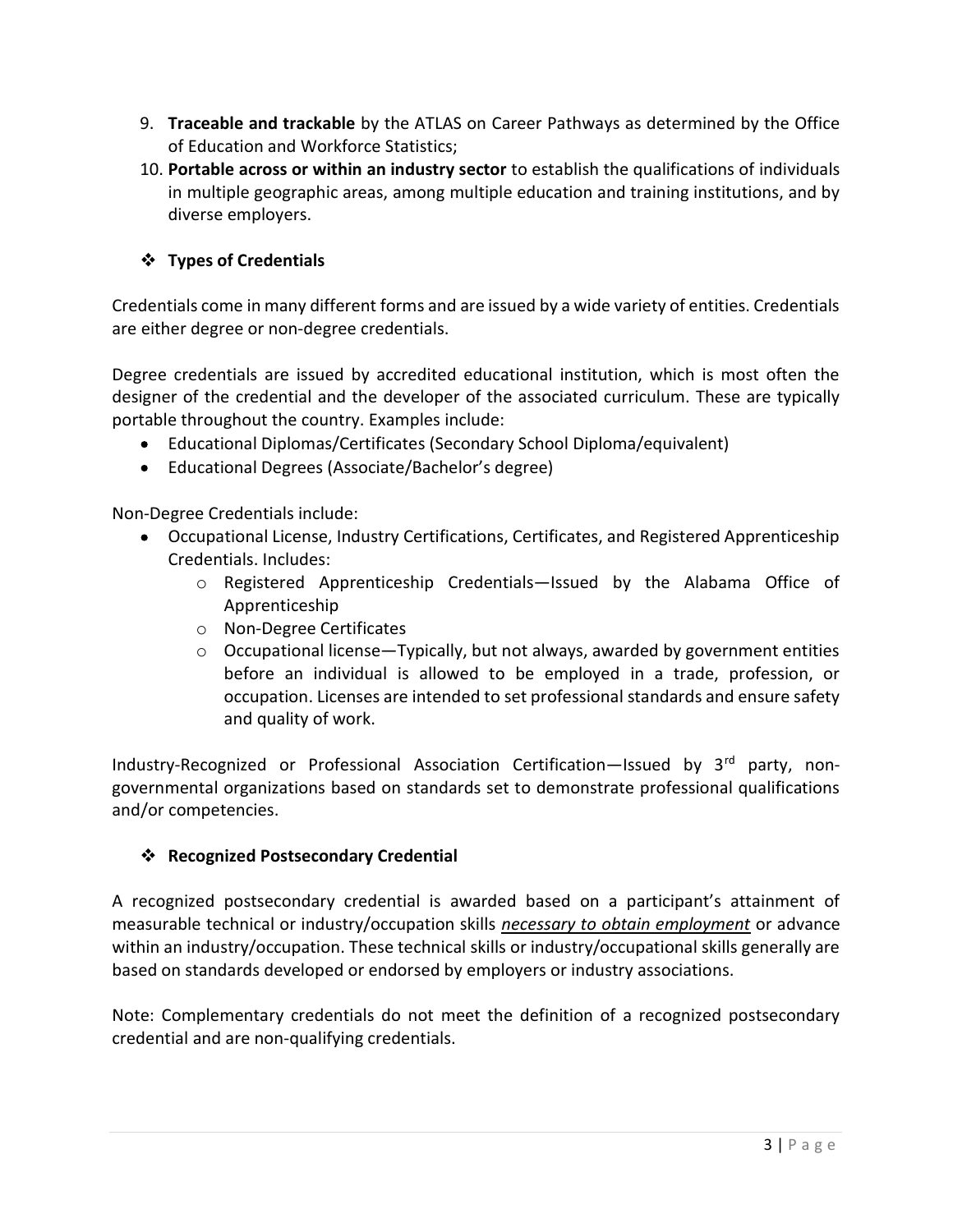- $\triangleright$  Stand-alone Work Readiness certificates do not meet this definition
- $\triangleright$  General Skills related to Safety, Hygiene, etc. do not meet the definition due to the fact these certificates are broadly required to qualify for entry-level employment.

A recognized postsecondary credential must recognize industry/occupational skills for a specific industry or occupation and must be registered and listed on the Alabama Credential Registry beginning July 1, 2021.

# Credential Issuing Entities

There is a wide array of public and private credential issuing entities and organizations. They can be grouped into three general categories:

- 1. Government
- 2. Educational Institutions
- 3. Businesses, Non-Educational non-profits, and Industry Associations

# ❖ Examples of Non-Qualifying Credentials

Non-qualifying credentials will not be counted toward performance. However, such credentials can be of value to participants as a building block for educational and/or occupational success.

Single Skill Certificates - General and Single Skill certificates in and of themselves do not provide the depth of knowledge necessary to provide a significant advantage to the job seeker, thus would not meet the spirit of the credential measure.

Certificates of Attendance - Certificates of Attendance/Completion and/or Participation do not reflect demonstration or attainment of industry knowledge, skills, or attributes; thus, do not meet the spirt of the credential measure.

Work Readiness - It is the expectation that participation in workforce development should enhance the Work Readiness of all clients. These types of certificates do not tie to technical or occupational skills within an occupation. Work Readiness certificates do not meet the spirit of the credential measure.

High School Certificate of Completion/Attendance - A high school certificate of attendance indicates the student has completed high school but did not demonstrate mastery of required skills. It is not the same as a High School Diploma. High School Attendance certificate does not meet the spirit of the credential measure.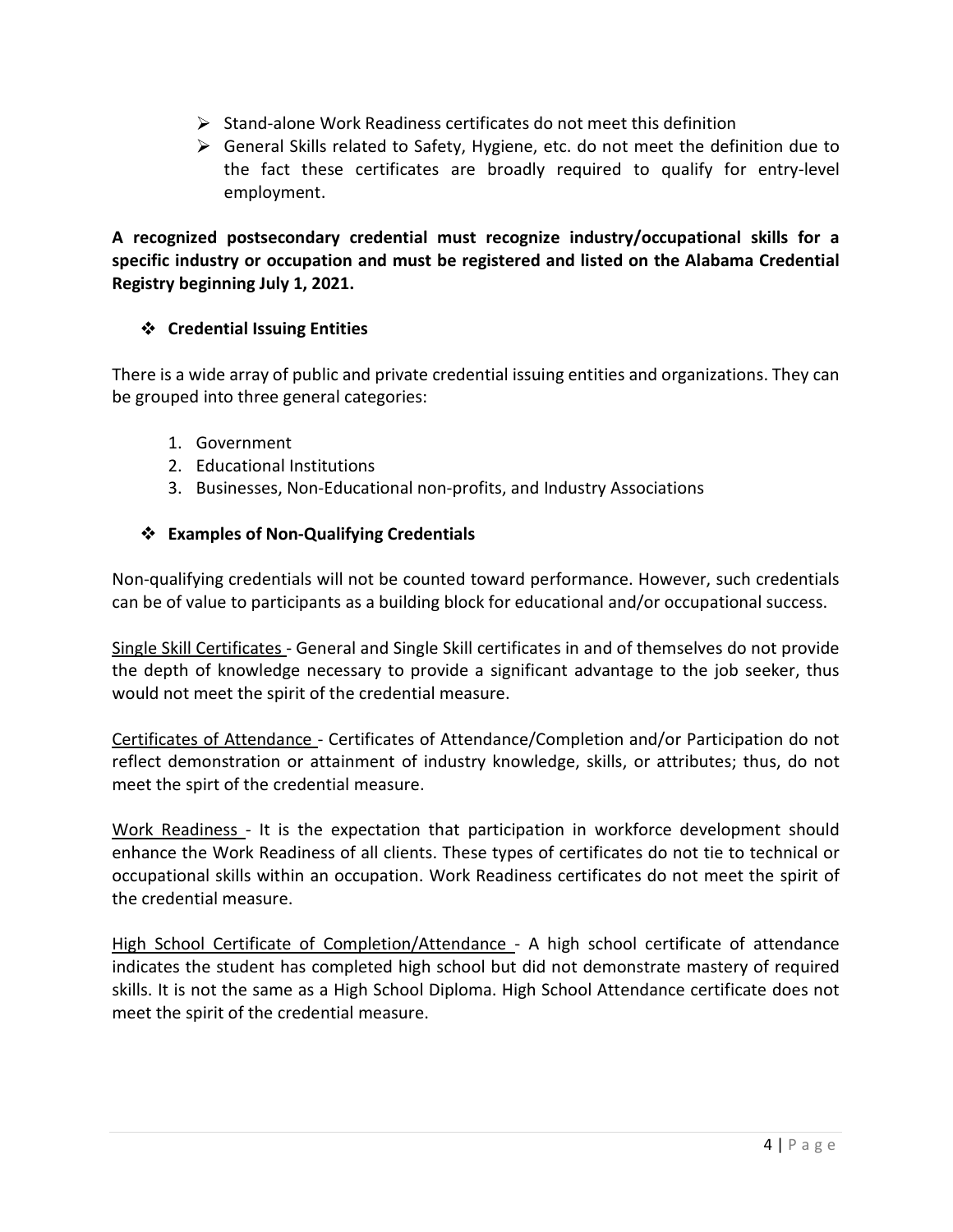| <b>Credential Type</b>      | Example                           |
|-----------------------------|-----------------------------------|
|                             |                                   |
| General/Single Skill        | CPR.                              |
|                             | First Aid                         |
|                             | <b>OSHA Job Safety training</b>   |
|                             | ServSafe food safety              |
|                             | Standard driver's license         |
|                             | Work Key Certificate              |
|                             |                                   |
| Certificate of Attendance/  | Conference Attendance Certificate |
| Completion/Participation    |                                   |
|                             |                                   |
| <b>Work Readiness</b>       | JAG competency certificate        |
|                             | Work Readiness Credential         |
|                             |                                   |
| Workforce Development Board | Certificates awarded              |
|                             |                                   |

This list addresses the most common non-qualifying credentials but is not all inclusive.

High School Certificate of Attendance

# Credential Performance Measure

In order to get 'credit' for a Credential; the following outcomes are the only positive outcomes that will be recognized:

- High School Diploma/or Equivalency
- AA or AS Diploma/Degree
- BA or BS Diploma/Degree
- Post Graduate Degree
- Occupational Skills Licensure
- Occupational Skills Certificate
- Other Recognized Diploma, Degree or Certificate
- Non-Degree certificates & others as described previously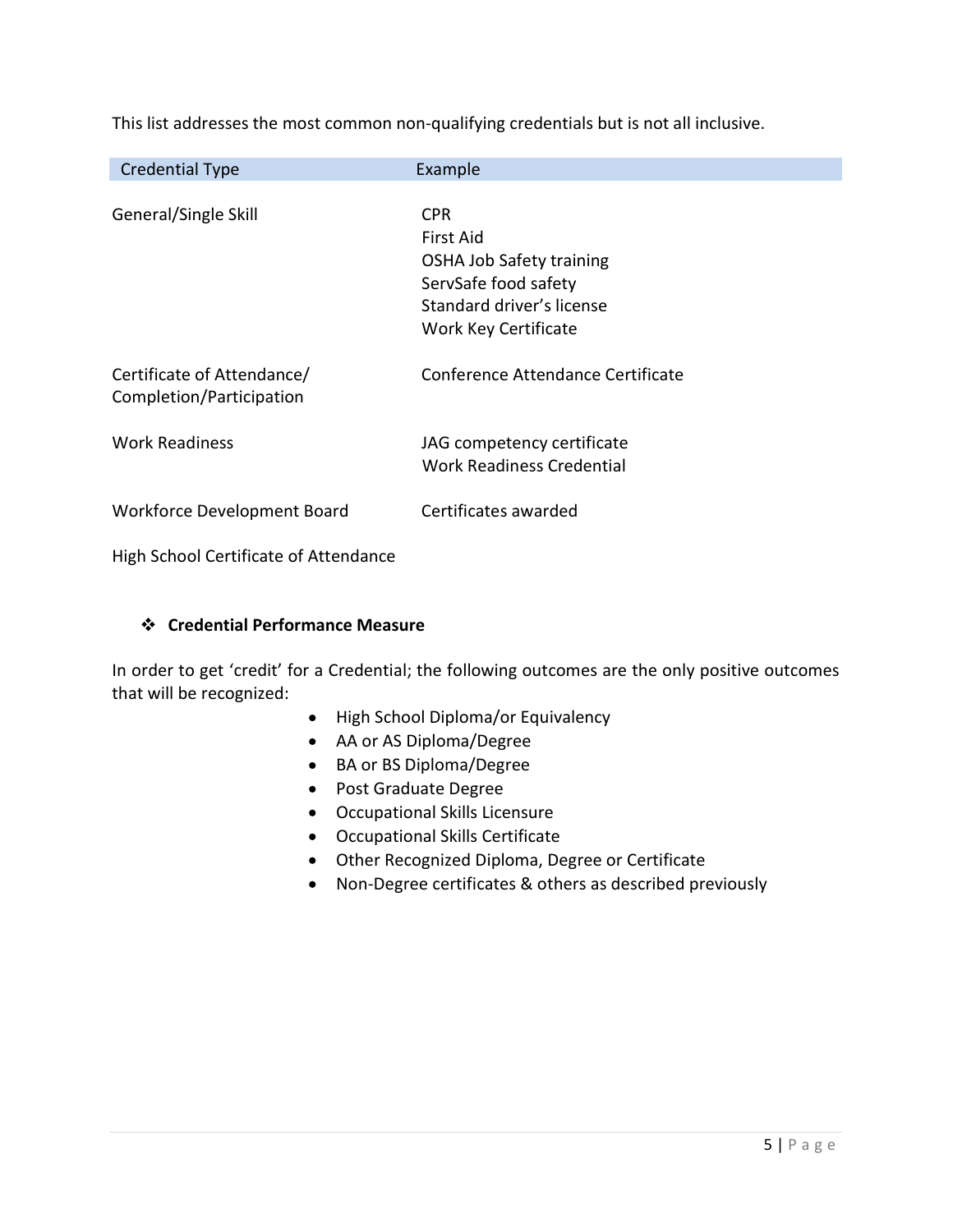The Credential performance measure is calculated in the following manner:

# of program participants who obtain a recognized postsecondary credential, or a secondary school diploma or its recognized equivalent\*\* during participation in or within 1 year after exit from the program

### divided by

# of program exiters who were in postsecondary education /training program; plus the # of program exiters in a secondary education program (at or above the  $9<sup>th</sup>$  grade level) without a high school diploma or equivalent

\*\* Secondary School Diploma/Equivalent Diploma will only count as a "positive" outcome if the participant is either employed or enrolled in a training program leading to a recognized postsecondary credential within 1 year after exit from the program.

This measure allows a one-year delay following Exit for the outcome to be Attained and recorded into AlaWorks; thus the importance of FOLLOW-UP.

NOTE: When recording the date, the Degree/Certificate or Credential was attained, use the date indicated on the degree, certificate or credential.

The Workforce Development Division will determine whether a Provider issued certificate is an allowable credential for performance purposes.

# ❖ Summary

Credentials must have "measurable" technical or occupational skills associated with them; must have labor market value. A qualifying credential provides documentation of education and/or technical or occupational skills necessary to gain employment or advance within an occupation. Credentials must provide a valuable return on investment for our workforce system customers. Qualifying credentials must be registered and listed on the Alabama Credential Registry at www.credentials.ache.edu beginning July 1, 2021.

### Resources

- o www.accs.cc/career-technical-education: Alabama Community College System Career and Technical Education Credential and Certification Listing
- o www.doleta.gov/performance/guidance: Department of Labor performance site as well as search engine for pertinent TEGL's.
- o www.GoCertify.com: IT certification resource center.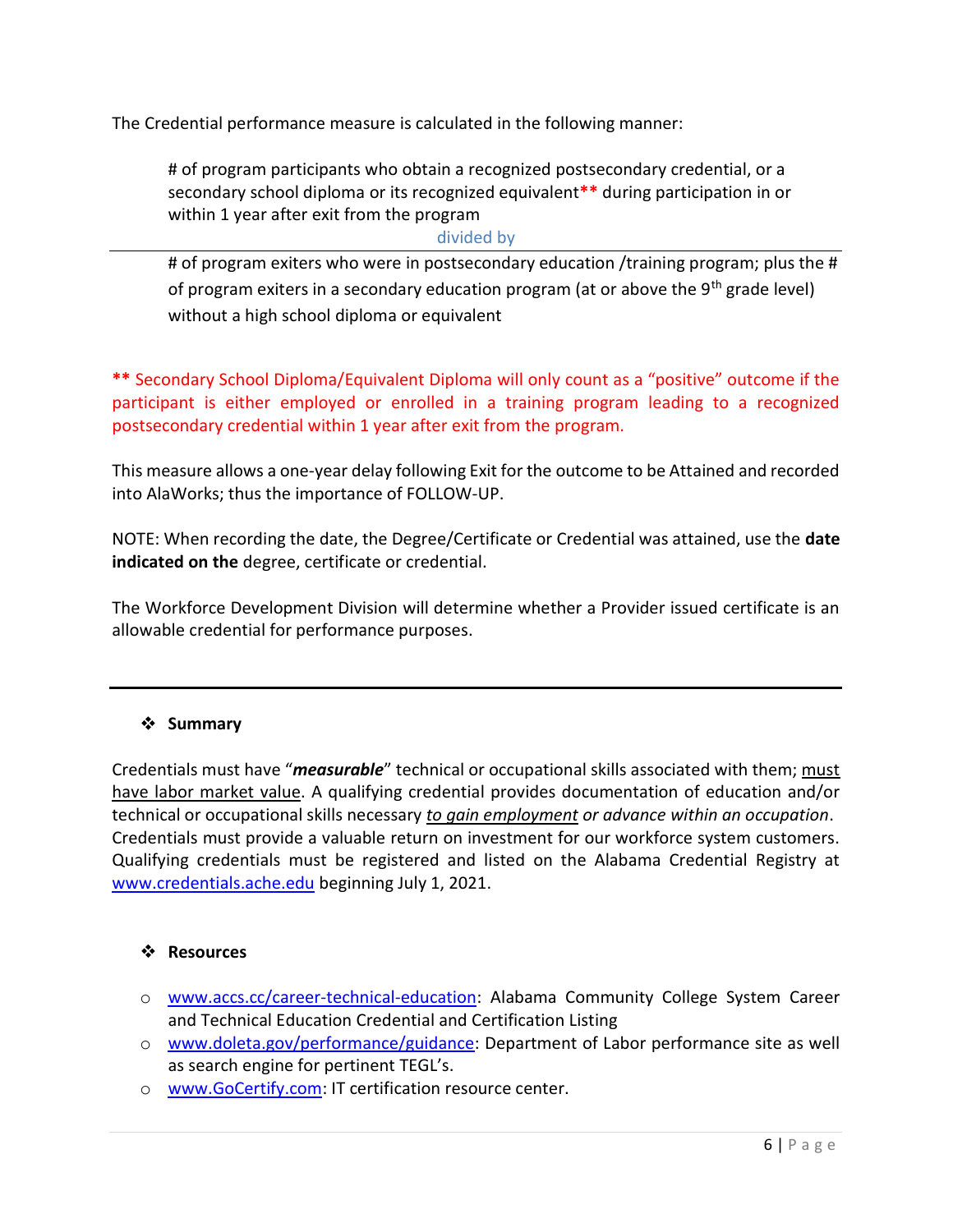- o www.microsoft.com/en-us/learning: Demonstrate knowledge and abilities to use Excel, Outlook, Word and other Microsoft Office applications.
- o www.careeronestop.org/competencymodel: Competency model clearinghouse. Industry competency initiative.
- o www.workforce3one.org: A database of workforce curriculum, competency models, research findings, case studies and web-based tools.
- o www.careerinfonet.org/certifications: A directory of certifications that allows user to search for by keyword, industry or occupation.
- o www2.labor.alabama.gov/WorkforceDev: The Alabama Committee on Credentialing and Career Pathways information.
- o www.credentials.ache.edu: The Alabama Credential Registry is a statewide registry to inventory and publish credentials.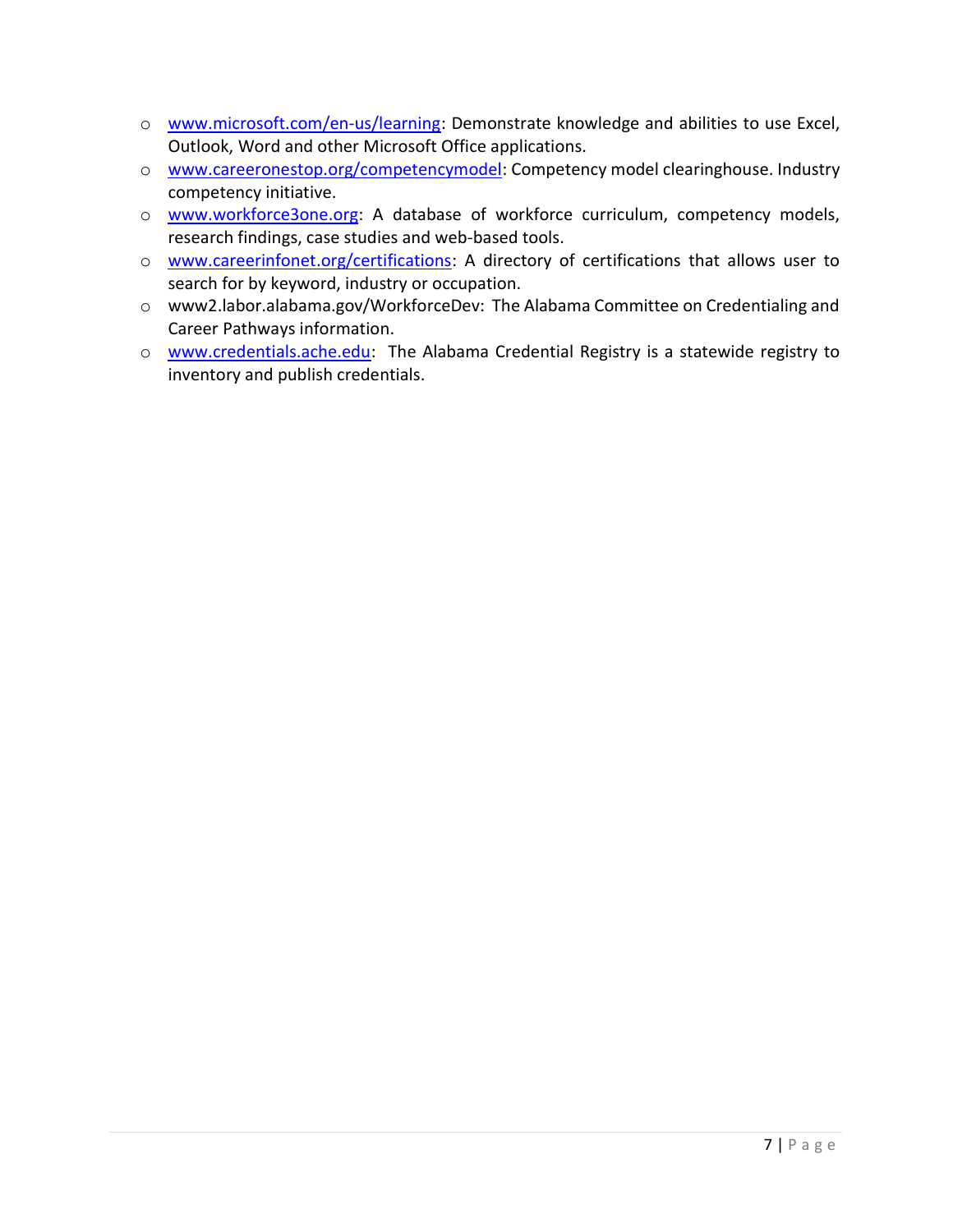

# **Instructions**

Upload Performance Data<br>Instructions<br>nformation to be imported into th<br>I listed programs. The following st<br>y formatted rows are provided or<br>xcel Workbook (\*.xlsx). THIS IS Th<br>mPerformance\_20181114.xlsx Abact tensory is complete for leastbank to frequen formance including to conserve the higher than the format method is a conserved to the method in the method in the method in the method in the method in the property of th

- 
- 
- 
- 
- 

A nine-digit (all-numeric) SSN entry is required for each enrolled individual. A missing or invalid SSN entry will result in an error message and upload failure.<br>Start Date<br>A start date entry is required for each enrolled

An exit date entriy is required for each participans with a status of Completed, Wikhlew, or Transferred. The exit date entry will result in an error message and granout be a<br>trainer date or earlier than the start date. An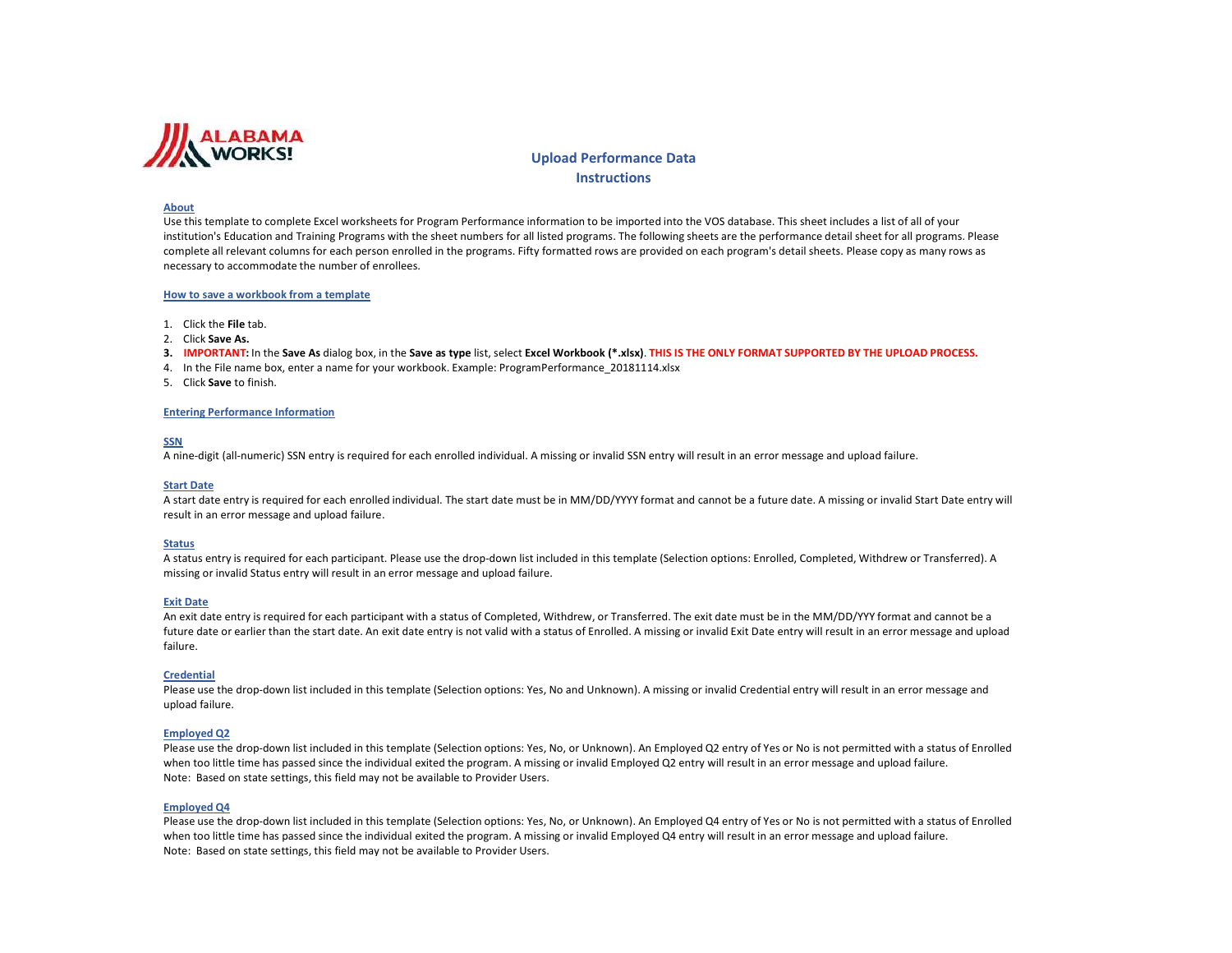

# Provider:

| <b>Provider:</b>  | Sample Community College                                                      |                  |
|-------------------|-------------------------------------------------------------------------------|------------------|
| <b>Program ID</b> | <b>Program Name</b>                                                           | <b>Worksheet</b> |
| 2066              | Accounting Technology AOT Degree                                              | Sheet 1          |
| 2101              | <b>Accounting Technology Career Certificate</b>                               | Sheet 2          |
| 4421              | Accounting Technology Minor Office Administration AOT Degree                  | Sheet 3          |
| 14317             | Air Conditioning/Refrigeration Technician Career Certificate                  | Sheet 4          |
| 2080              | Air Conditioning/Refrigeration Technology - AOT Degree                        | Sheet 5          |
| 14548             | Air Conditioning/Refrigeration Technology - Basic Short-Term Certific Sheet 6 |                  |
|                   |                                                                               |                  |
|                   |                                                                               |                  |
|                   |                                                                               |                  |
|                   |                                                                               |                  |
|                   |                                                                               |                  |
|                   |                                                                               |                  |
|                   |                                                                               |                  |
|                   |                                                                               |                  |
|                   |                                                                               |                  |
|                   |                                                                               |                  |
|                   |                                                                               |                  |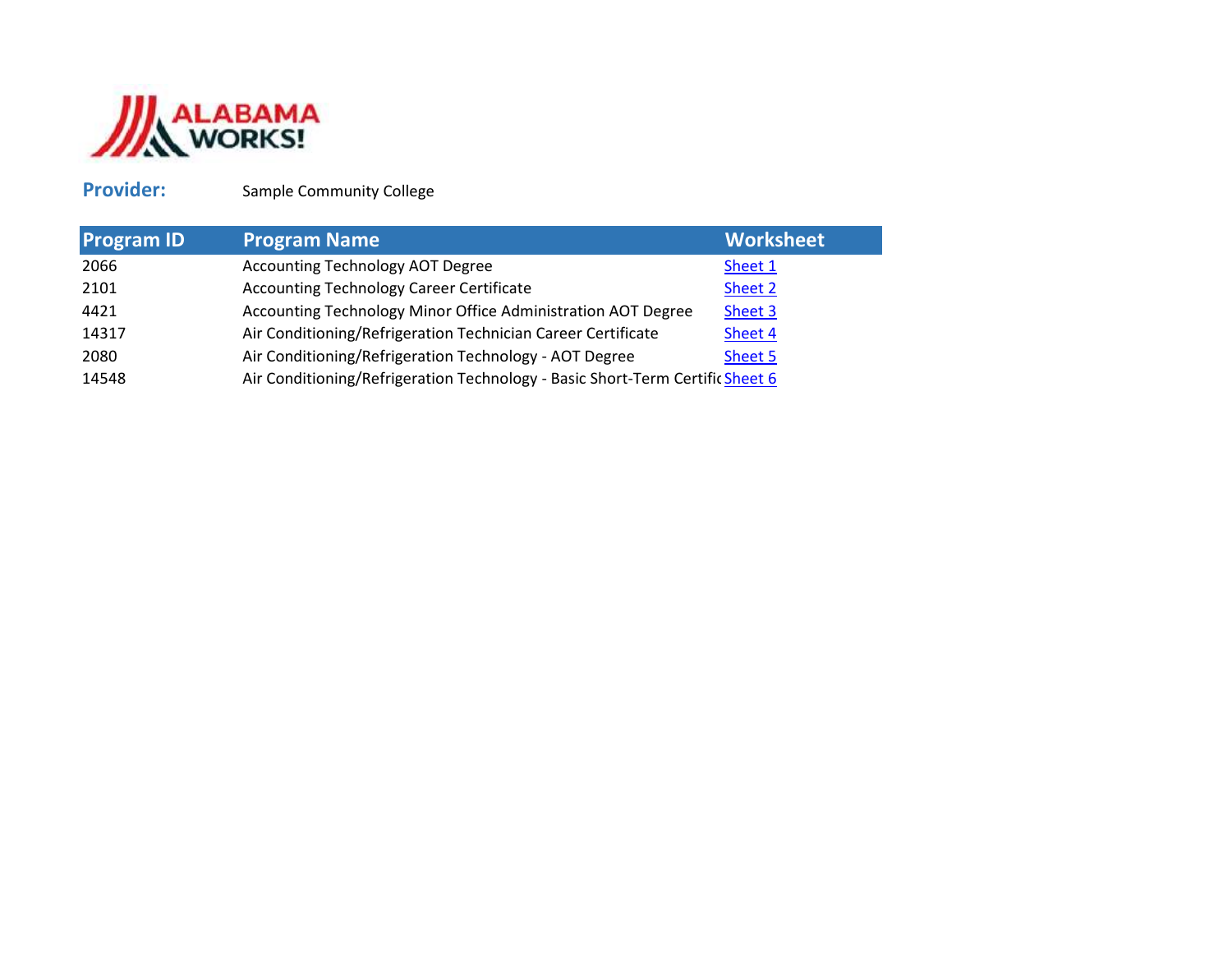# Program ID: Program Name:CIP Code:

| <b>SSN</b> | <b>Start Date</b> | <b>Status</b> | <b>Exit Date</b> | <b>Credential</b> | <b>Employed Q2</b> | <b>Employed Q4</b> |
|------------|-------------------|---------------|------------------|-------------------|--------------------|--------------------|
|            |                   |               |                  |                   |                    |                    |
|            |                   |               |                  |                   |                    |                    |
|            |                   |               |                  |                   |                    |                    |
|            |                   |               |                  |                   |                    |                    |
|            |                   |               |                  |                   |                    |                    |
|            |                   |               |                  |                   |                    |                    |
|            |                   |               |                  |                   |                    |                    |
|            |                   |               |                  |                   |                    |                    |
|            |                   |               |                  |                   |                    |                    |
|            |                   |               |                  |                   |                    |                    |
|            |                   |               |                  |                   |                    |                    |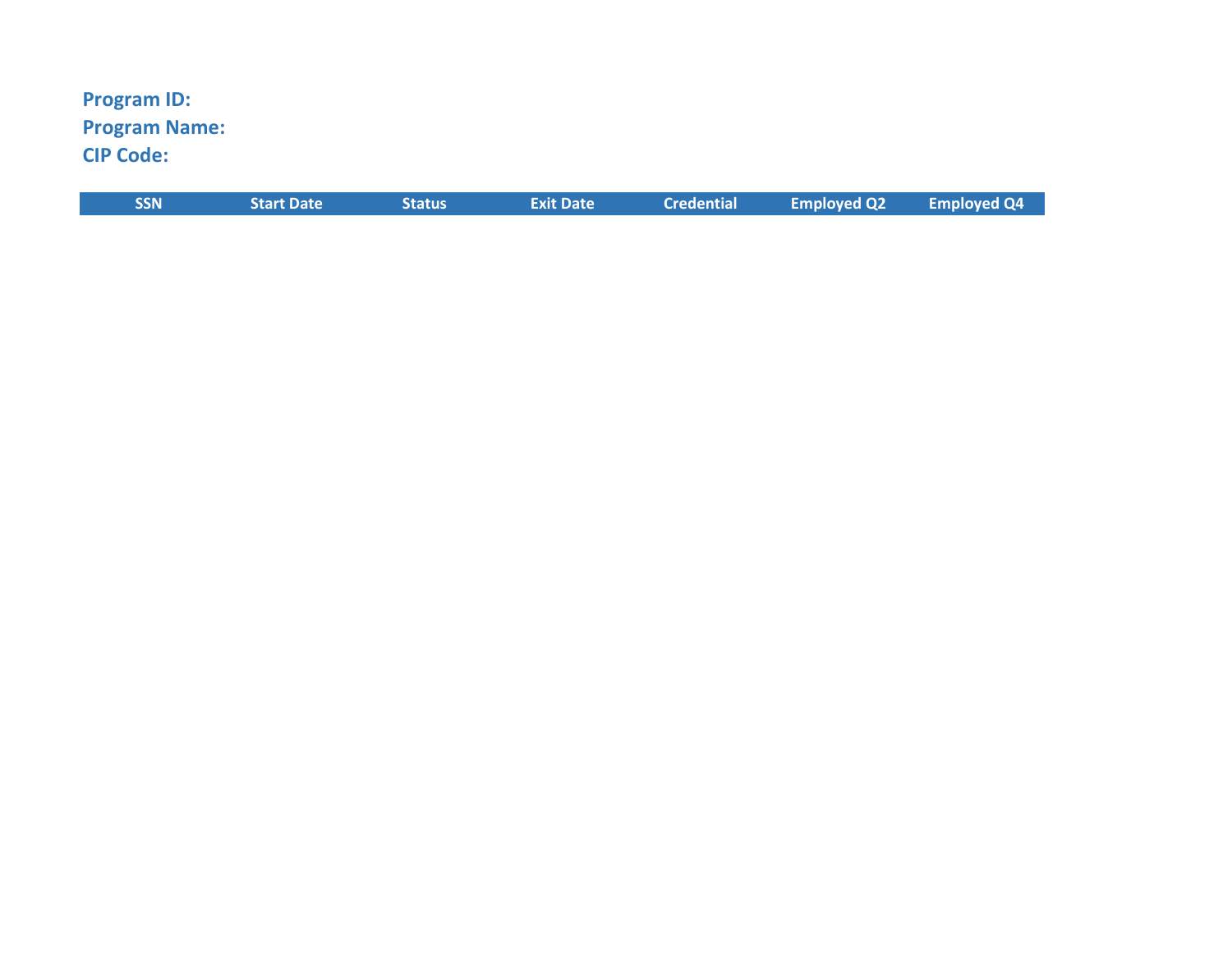| <b>Program ID:</b><br><b>Program Name:</b><br><b>CIP Code:</b> |                   | 2066          | <b>Accounting Technology AOT Degree</b><br>309999 - Multi-/Interdisciplinary Studies, Other |                   |   |
|----------------------------------------------------------------|-------------------|---------------|---------------------------------------------------------------------------------------------|-------------------|---|
| <b>SSN</b>                                                     | <b>Start Date</b> | <b>Status</b> | <b>Exit Date</b>                                                                            | <b>Credential</b> | F |
|                                                                |                   |               |                                                                                             |                   |   |
|                                                                |                   |               |                                                                                             |                   |   |
|                                                                |                   |               |                                                                                             |                   |   |
|                                                                |                   |               |                                                                                             |                   |   |
|                                                                |                   |               |                                                                                             |                   |   |
|                                                                |                   |               |                                                                                             |                   |   |

| <b>SSN</b> | <b>Start Date</b> | <b>Status</b> | <b>Exit Date</b> | <b>Credential</b> | <b>Employed Q2</b> | <b>Employed Q4</b> |
|------------|-------------------|---------------|------------------|-------------------|--------------------|--------------------|
|            |                   |               |                  |                   |                    |                    |
|            |                   |               |                  |                   |                    |                    |
|            |                   |               |                  |                   |                    |                    |
|            |                   |               |                  |                   |                    |                    |
|            |                   |               |                  |                   |                    |                    |
|            |                   |               |                  |                   |                    |                    |
|            |                   |               |                  |                   |                    |                    |
|            |                   |               |                  |                   |                    |                    |
|            |                   |               |                  |                   |                    |                    |
|            |                   |               |                  |                   |                    |                    |
|            |                   |               |                  |                   |                    |                    |
|            |                   |               |                  |                   |                    |                    |
|            |                   |               |                  |                   |                    |                    |
|            |                   |               |                  |                   |                    |                    |
|            |                   |               |                  |                   |                    |                    |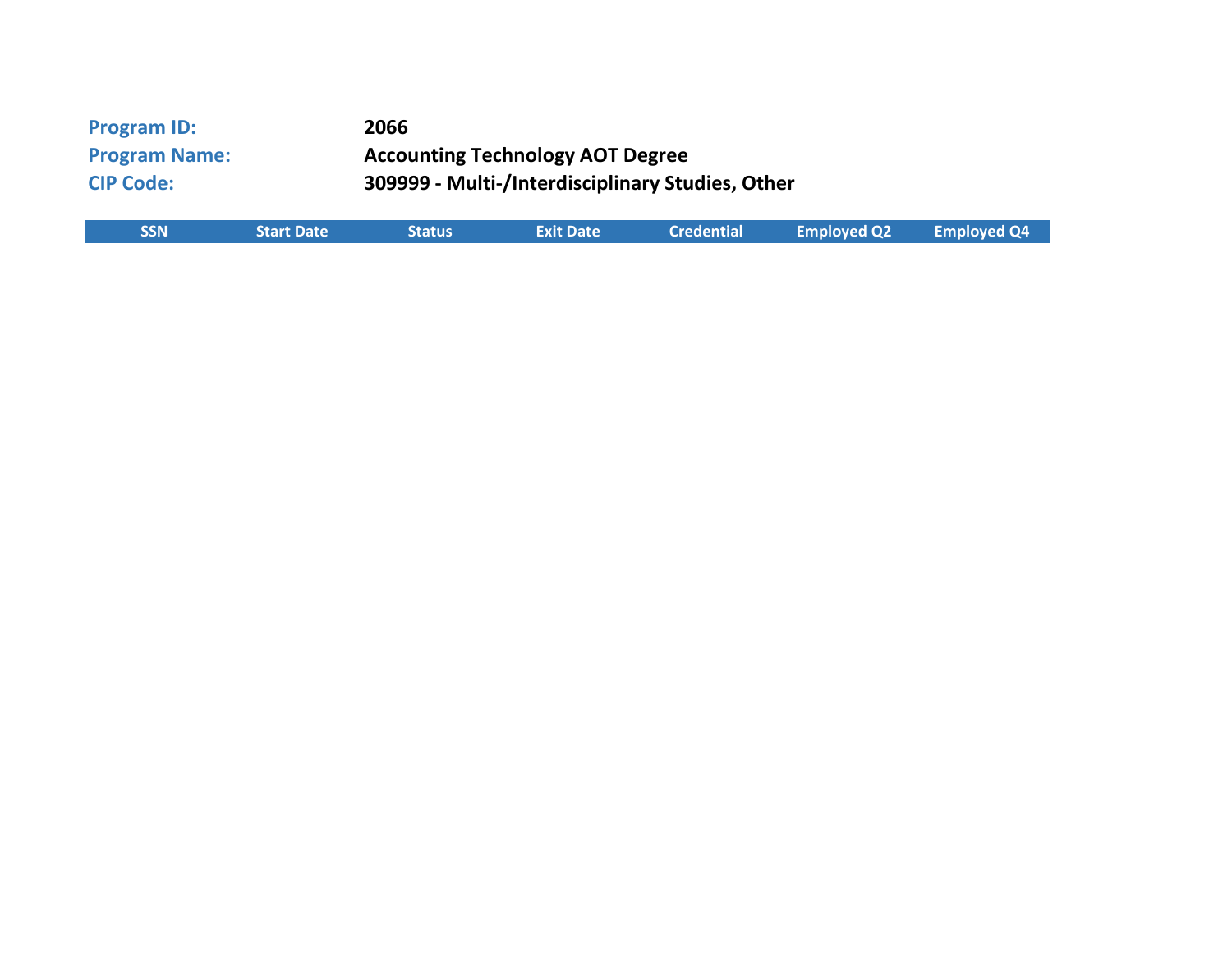| <b>Program ID:</b><br><b>Program Name:</b><br><b>CIP Code:</b> |                   | 2101          | <b>Accounting Technology Career Certificate</b> |                   | 520302 - Accounting Technology/Technician and Bookkeeping |    |
|----------------------------------------------------------------|-------------------|---------------|-------------------------------------------------|-------------------|-----------------------------------------------------------|----|
| <b>SSN</b>                                                     | <b>Start Date</b> | <b>Status</b> | <b>Exit Date</b>                                | <b>Credential</b> | <b>Employed Q2</b>                                        | Em |
|                                                                |                   |               |                                                 |                   |                                                           |    |
|                                                                |                   |               |                                                 |                   |                                                           |    |
|                                                                |                   |               |                                                 |                   |                                                           |    |
|                                                                |                   |               |                                                 |                   |                                                           |    |
|                                                                |                   |               |                                                 |                   |                                                           |    |
|                                                                |                   |               |                                                 |                   |                                                           |    |

| <b>SSN</b> | <b>Start Date</b> | <b>Status</b> | <b>Exit Date</b> | <b>Credential</b> | <b>Employed Q2</b> | <b>Employed Q4</b> |
|------------|-------------------|---------------|------------------|-------------------|--------------------|--------------------|
|            |                   |               |                  |                   |                    |                    |
|            |                   |               |                  |                   |                    |                    |
|            |                   |               |                  |                   |                    |                    |
|            |                   |               |                  |                   |                    |                    |
|            |                   |               |                  |                   |                    |                    |
|            |                   |               |                  |                   |                    |                    |
|            |                   |               |                  |                   |                    |                    |
|            |                   |               |                  |                   |                    |                    |
|            |                   |               |                  |                   |                    |                    |
|            |                   |               |                  |                   |                    |                    |
|            |                   |               |                  |                   |                    |                    |
|            |                   |               |                  |                   |                    |                    |
|            |                   |               |                  |                   |                    |                    |
|            |                   |               |                  |                   |                    |                    |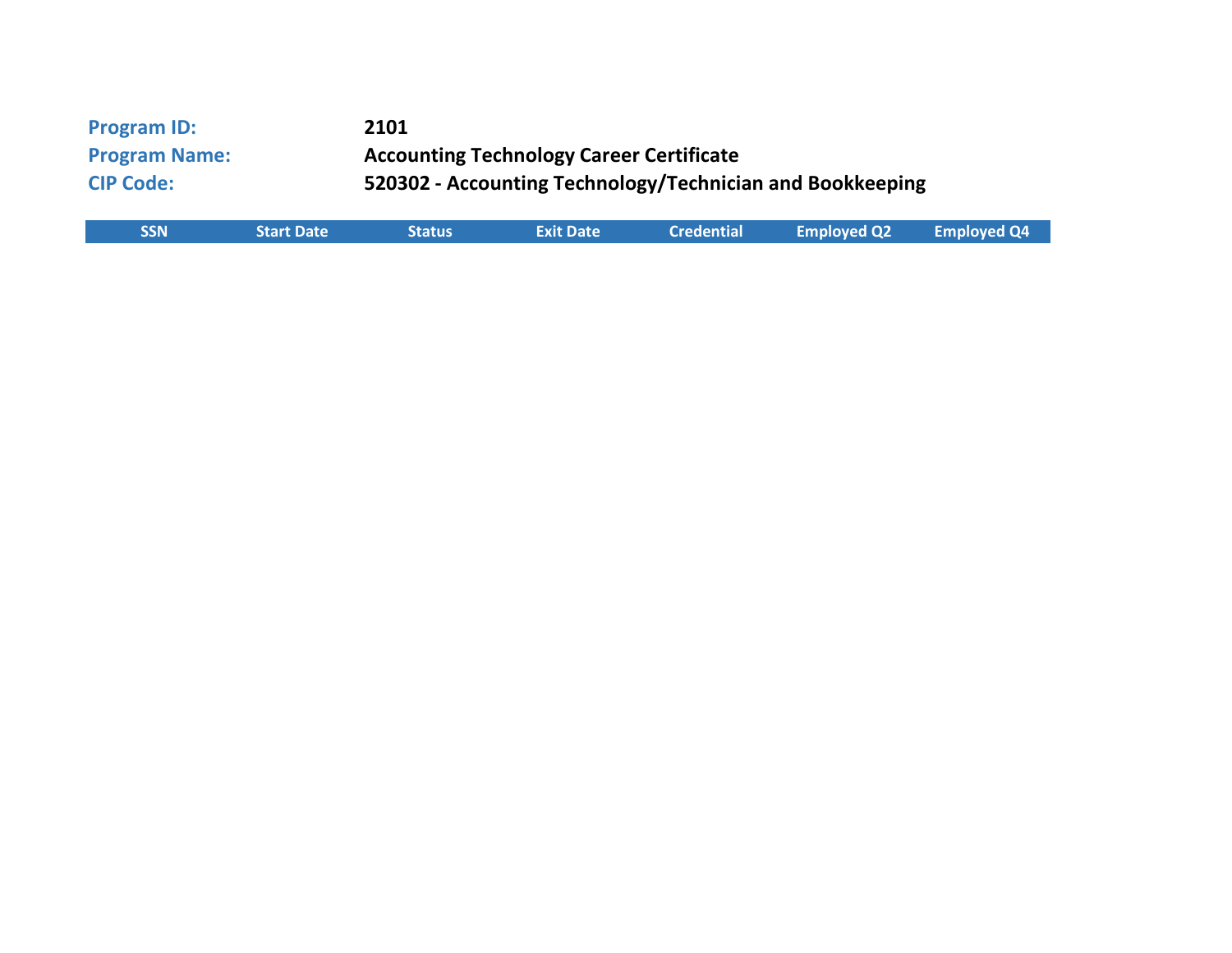| <b>Program ID:</b><br><b>Program Name:</b><br><b>CIP Code:</b> |                   | 4421          | 309999 - Multi-/Interdisciplinary Studies, Other |                   | <b>Accounting Technology Minor Office Administration AOT Degree</b> |            |
|----------------------------------------------------------------|-------------------|---------------|--------------------------------------------------|-------------------|---------------------------------------------------------------------|------------|
| <b>SSN</b>                                                     | <b>Start Date</b> | <b>Status</b> | <b>Exit Date</b>                                 | <b>Credential</b> | <b>Employed Q2</b>                                                  | <b>Emp</b> |
|                                                                |                   |               |                                                  |                   |                                                                     |            |
|                                                                |                   |               |                                                  |                   |                                                                     |            |
|                                                                |                   |               |                                                  |                   |                                                                     |            |
|                                                                |                   |               |                                                  |                   |                                                                     |            |
|                                                                |                   |               |                                                  |                   |                                                                     |            |

| <b>SSN</b> | <b>Start Date</b> | <b>Status</b> | <b>Exit Date</b> | <b>Credential</b> | <b>Employed Q2</b> | <b>Employed Q4</b> |
|------------|-------------------|---------------|------------------|-------------------|--------------------|--------------------|
|            |                   |               |                  |                   |                    |                    |
|            |                   |               |                  |                   |                    |                    |
|            |                   |               |                  |                   |                    |                    |
|            |                   |               |                  |                   |                    |                    |
|            |                   |               |                  |                   |                    |                    |
|            |                   |               |                  |                   |                    |                    |
|            |                   |               |                  |                   |                    |                    |
|            |                   |               |                  |                   |                    |                    |
|            |                   |               |                  |                   |                    |                    |
|            |                   |               |                  |                   |                    |                    |
|            |                   |               |                  |                   |                    |                    |
|            |                   |               |                  |                   |                    |                    |
|            |                   |               |                  |                   |                    |                    |
|            |                   |               |                  |                   |                    |                    |
|            |                   |               |                  |                   |                    |                    |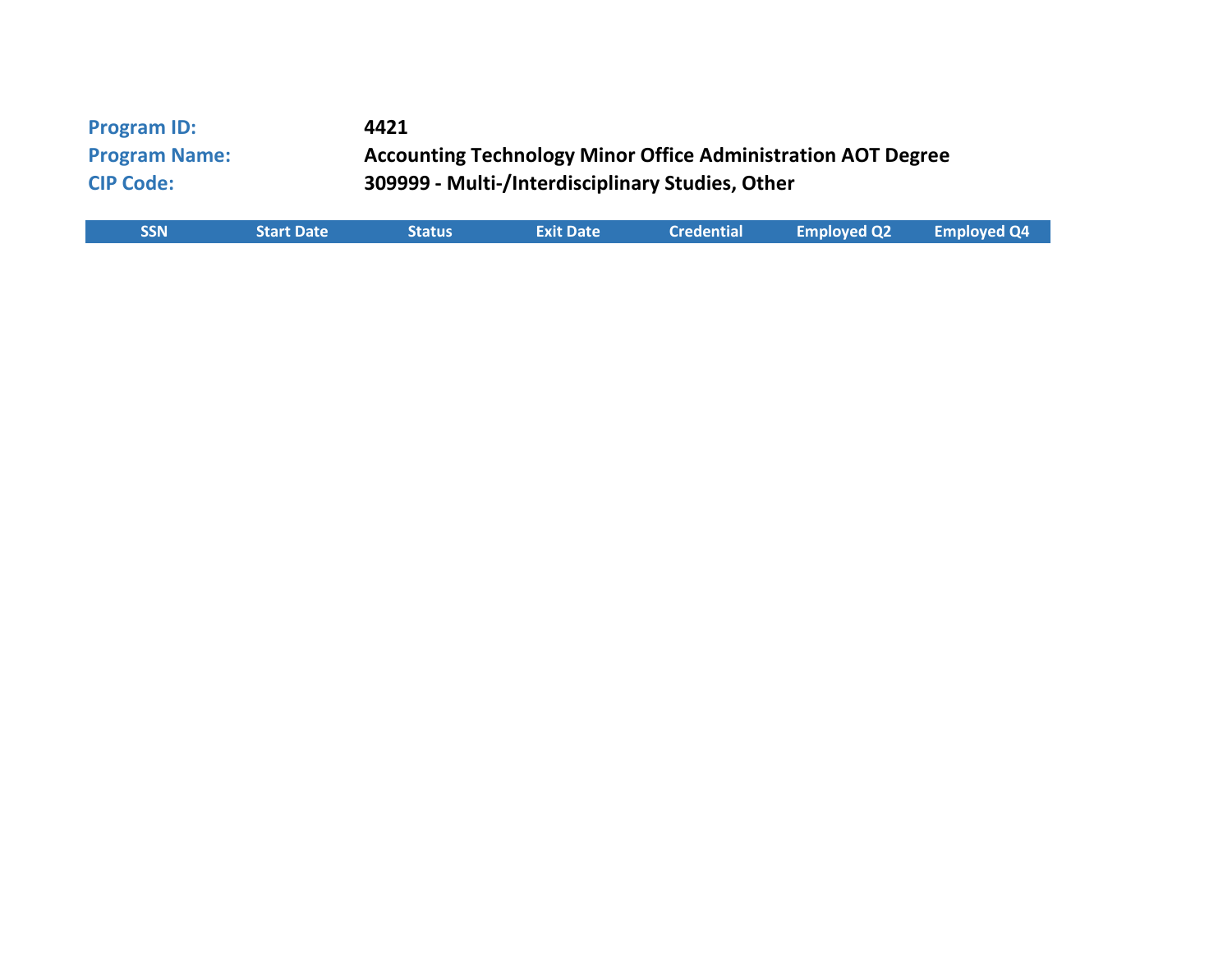| <b>Program ID:</b>   |                   | 14317         |                  |                   |                                                              |                    |                                                                                                     |
|----------------------|-------------------|---------------|------------------|-------------------|--------------------------------------------------------------|--------------------|-----------------------------------------------------------------------------------------------------|
| <b>Program Name:</b> |                   |               |                  |                   | Air Conditioning/Refrigeration Technician Career Certificate |                    |                                                                                                     |
| <b>CIP Code:</b>     |                   |               |                  |                   |                                                              |                    | 150501 - Heating, Ventilation, Air Conditioning and Refrigeration Engineering Technology/Technician |
| <b>SSN</b>           | <b>Start Date</b> | <b>Status</b> | <b>Exit Date</b> | <b>Credential</b> | <b>Employed Q2</b>                                           | <b>Employed Q4</b> |                                                                                                     |
|                      |                   |               |                  |                   |                                                              |                    |                                                                                                     |
|                      |                   |               |                  |                   |                                                              |                    |                                                                                                     |
|                      |                   |               |                  |                   |                                                              |                    |                                                                                                     |
|                      |                   |               |                  |                   |                                                              |                    |                                                                                                     |
|                      |                   |               |                  |                   |                                                              |                    |                                                                                                     |
|                      |                   |               |                  |                   |                                                              |                    |                                                                                                     |
|                      |                   |               |                  |                   |                                                              |                    |                                                                                                     |
|                      |                   |               |                  |                   |                                                              |                    |                                                                                                     |

| <b>SSN</b> | <b>Start Date</b> | <b>Status</b> | <b>Exit Date</b> | <b>Credential</b> | <b>Employed Q2</b> | <b>Employed Q4</b> |
|------------|-------------------|---------------|------------------|-------------------|--------------------|--------------------|
|            |                   |               |                  |                   |                    |                    |
|            |                   |               |                  |                   |                    |                    |
|            |                   |               |                  |                   |                    |                    |
|            |                   |               |                  |                   |                    |                    |
|            |                   |               |                  |                   |                    |                    |
|            |                   |               |                  |                   |                    |                    |
|            |                   |               |                  |                   |                    |                    |
|            |                   |               |                  |                   |                    |                    |
|            |                   |               |                  |                   |                    |                    |
|            |                   |               |                  |                   |                    |                    |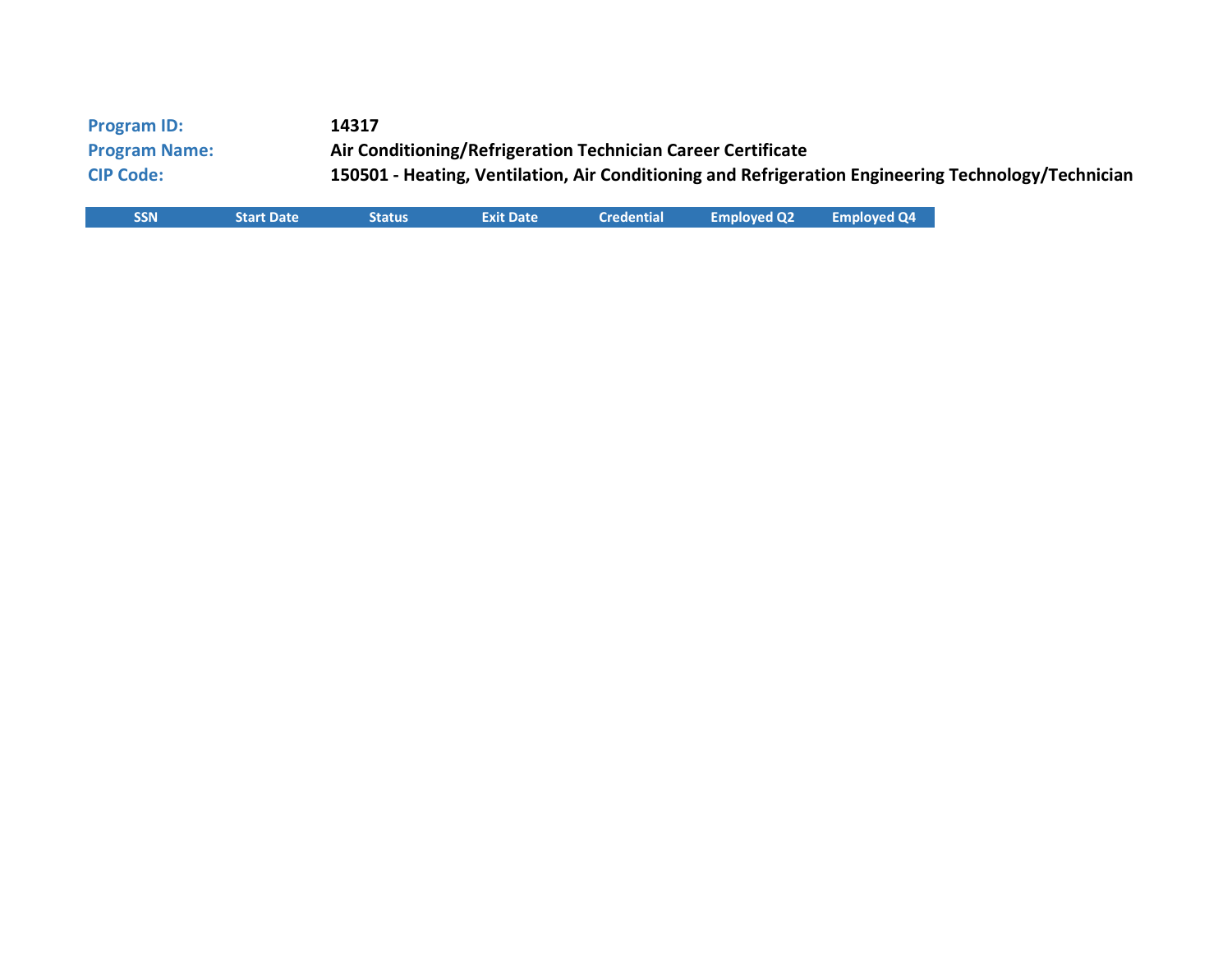| <b>Program ID:</b><br><b>Program Name:</b><br><b>CIP Code:</b> |                   | 2080<br>Air Conditioning/Refrigeration Technology - AOT Degree<br>309999 - Multi-/Interdisciplinary Studies, Other |                  |                   |                    |  |  |  |
|----------------------------------------------------------------|-------------------|--------------------------------------------------------------------------------------------------------------------|------------------|-------------------|--------------------|--|--|--|
| <b>SSN</b>                                                     | <b>Start Date</b> | <b>Status</b>                                                                                                      | <b>Exit Date</b> | <b>Credential</b> | <b>Employed Q2</b> |  |  |  |
|                                                                |                   |                                                                                                                    |                  |                   |                    |  |  |  |
|                                                                |                   |                                                                                                                    |                  |                   |                    |  |  |  |
|                                                                |                   |                                                                                                                    |                  |                   |                    |  |  |  |
|                                                                |                   |                                                                                                                    |                  |                   |                    |  |  |  |
|                                                                |                   |                                                                                                                    |                  |                   |                    |  |  |  |
|                                                                |                   |                                                                                                                    |                  |                   |                    |  |  |  |

| <b>SSN</b> | <b>Start Date</b> | <b>Status</b> | <b>Exit Date</b> | <b>Credential</b> | <b>Employed Q2</b> | <b>Employed Q4</b> |
|------------|-------------------|---------------|------------------|-------------------|--------------------|--------------------|
|            |                   |               |                  |                   |                    |                    |
|            |                   |               |                  |                   |                    |                    |
|            |                   |               |                  |                   |                    |                    |
|            |                   |               |                  |                   |                    |                    |
|            |                   |               |                  |                   |                    |                    |
|            |                   |               |                  |                   |                    |                    |
|            |                   |               |                  |                   |                    |                    |
|            |                   |               |                  |                   |                    |                    |
|            |                   |               |                  |                   |                    |                    |
|            |                   |               |                  |                   |                    |                    |
|            |                   |               |                  |                   |                    |                    |
|            |                   |               |                  |                   |                    |                    |
|            |                   |               |                  |                   |                    |                    |
|            |                   |               |                  |                   |                    |                    |
|            |                   |               |                  |                   |                    |                    |